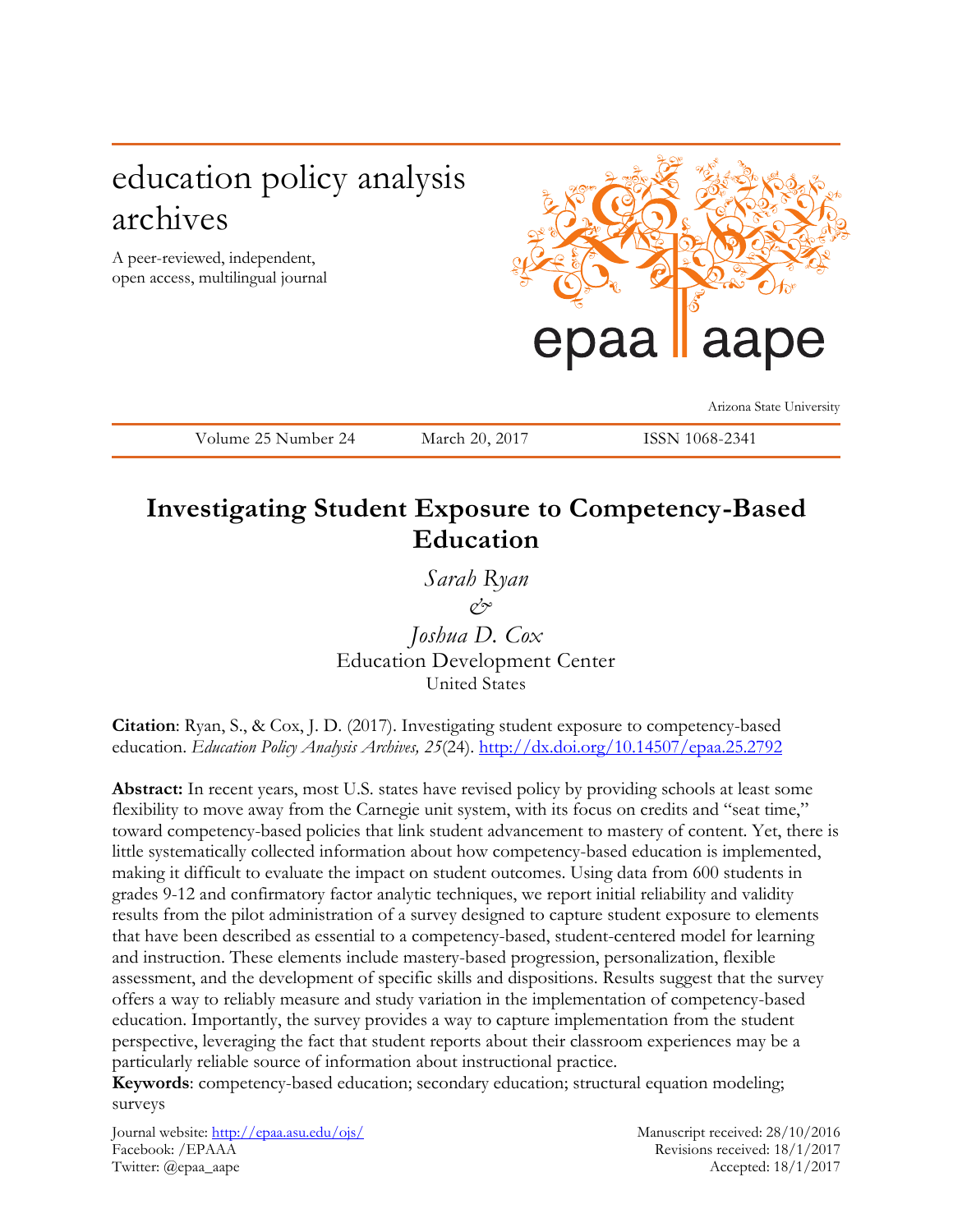# **La exposición de los estudiantes a la educación basada en competencias**

**Resumen:** Recientemente, la mayoría de los estados en los Estados Unidos han revisado la póliza educativa con métodos que han proveído flexibilidad para alejarse del sistema de unidades de Carnegie, que se centra en los créditos y el "tiempo en el asiento o escritorio", hacia políticas basadas en competencias que conectan el progreso del estudiante con la materia del contenido. Sin embargo, hay poca información recopilada sistemáticamente sobre cómo se implementa la educación basada en competencias, lo que dificulta evaluar el impacto en los resultados de los estudiantes. Utilizando datos de 600 estudiantes de los grados 9-12 con técnicas analíticas con factores confirmatorios, informamos los resultados iniciales de confiabilidad y validez de la administración inicial de una encuesta diseñada para capturar la exposición de los estudiantes a elementos que se han descritos como esenciales para un estudiante basado en competencias centradas para el aprendizaje y la instrucción. Estos elementos incluyen la progresión basada en el la maestría, la personalización, la evaluación flexible y el desarrollo de habilidades y disposiciones específicas. Los resultados sugieren que la encuesta ofrece una manera de medir y estudiar con fiabilidad la variación en la implementación de la educación basada en competencias. Es importante destacar que la encuesta proporciona una forma de captar la implementación desde la perspectiva del estudiante, aprovechando el hecho de que los informes de los estudiantes sobre sus experiencias en el salón pueden ser una fuente particularmente confiable de información sobre la práctica de instrucción.

**Palabras-clave:** educación basada en competencias; educación secundaria; modelos de ecuaciones estructurales; encuestas

#### **A exposição os estudantes à educação baseada em competências**

**Resumo:** Recentemente, a maioria dos estados dos Estados Unidos ter revisto a política educacional com métodos que proporcionaram flexibilidade para se afastar das unidades do sistema Carnegie, que incide sobre o crédito e "tempo no banco ou mesa" para políticas com base em competências que ligam o progresso do estudante com teor de matéria. No entanto, pouca informação é sistematicamente coletadas sobre como a educação baseada em competências é implementado, o que torna difícil avaliar o impacto sobre os resultados dos alunos. Usando dados de 600 alunos 9.12 com técnicas analíticas com fator de confirmação, relatamos os resultados iniciais de confiabilidade e validade da administração inicial de uma pesquisa projetado para capturar a exposição aluno elementos que foram descritos como essencial para uma aprendizagem baseada em competências centrado no aluno e instrução. Esses elementos incluem progressão com base em perícia, personalização, avaliação flexível e desenvolvimento de habilidades e disposições específicas. Os resultados sugerem que a pesquisa fornece uma maneira de medir e estudar a variação na implementação da educação baseada em competências de forma confiável. É importante ressaltar que a pesquisa fornece uma maneira de capturar a implementação da perspectiva do estudante, aproveitando o facto dos relatórios de estudantes sobre as suas experiências em sala de aula pode ser uma fonte particularmente confiável de informações sobre a prática de ensino.

**Palavras-chave:** educação baseada em competências; educação secundária; modelagem equação estrutural; pesquisas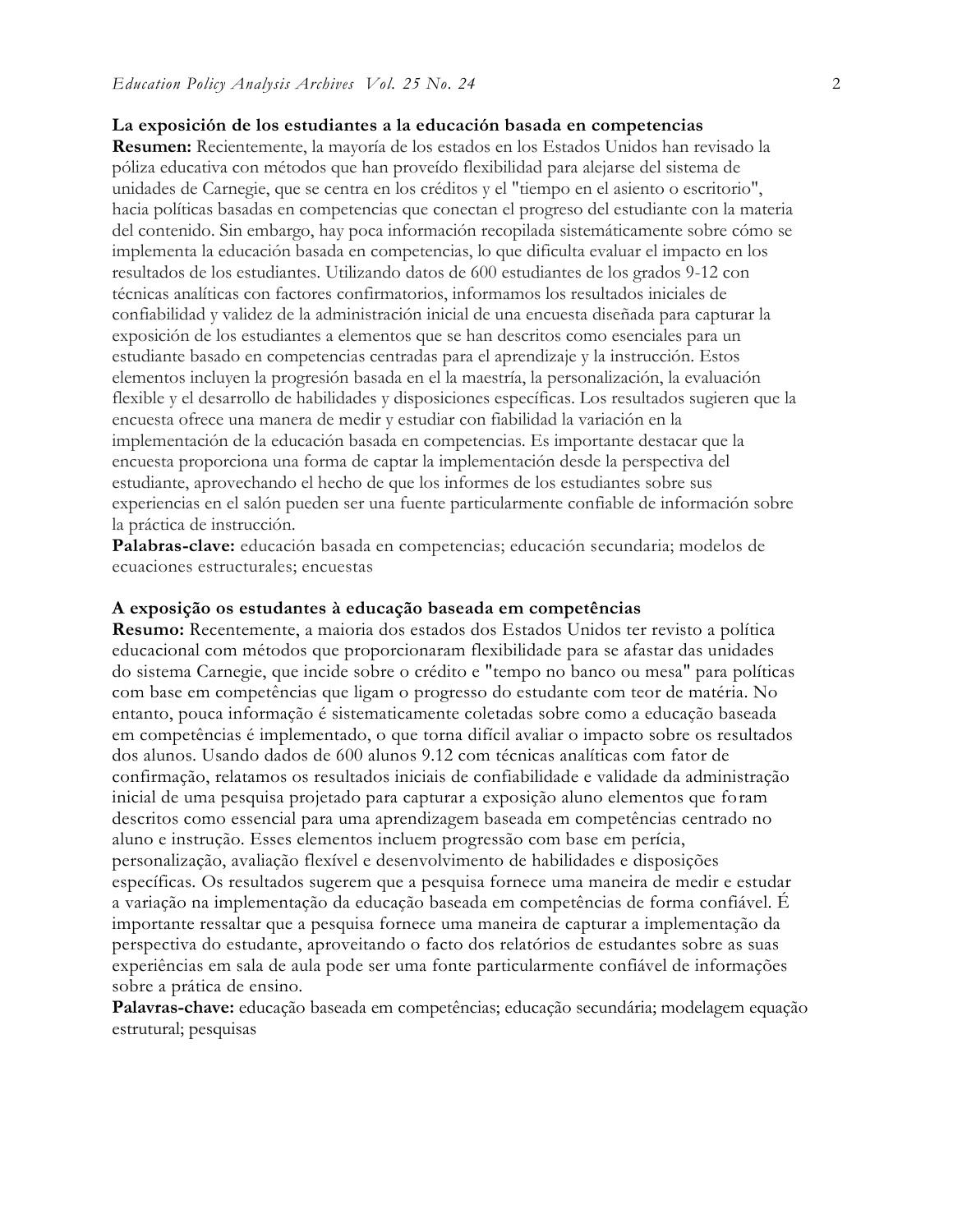# **Introduction**

Many states are beginning to move away from policies under which student advancement is based on the traditional Carnegie unit system, with its focus on credits and "seat time," and toward policies that provide schools with the flexibility to link advancement to a student's mastery of content (Marion & Leather, 2015; Scheopner-Torres, Brett, & Cox, 2015). The movement toward competency-based approaches to learning and instruction addresses a recommendation from the National Center on Time & Learning (2011) that learning programs should factor in the different amounts of time students need to achieve proficiency and should consider basing student advancement on proficiency, rather than on the amount of time students spend sitting in a classroom. This shift also reflects the position that students are more engaged in their learning when they are granted greater flexibility in how they earn credit (United States Department of Education, 2011). Stakeholders representing a variety of perspectives are increasingly embracing the notion that student-centered (Jobs For the Future, 2014) reforms like competency-based education will yield increased achievement and better preparation for college and the workforce. Similar claims have been made about other so-called student-centered approaches, including both personalized learning (Bill & Melinda Gates Foundation, 2015) and deeper learning (Alliance for Excellent Education, 2012).

Both educators and researchers report that implementation of competency-based education (also referred to as proficiency-based education, or simply competency education) varies widely (Scheopner-Torres et al., 2015; Steele et al., 2014). Implementation challenges include carrying out necessary yet substantial shifts in instruction, assessment, and grading in the classroom; addressing student misconceptions about such shifts in school practices and policies; and supporting student development of the skills and dispositions necessary for student success under a competency-based model (Le, Wolfe, & Steinberg, 2014; Scheopner-Torres et al., 2015). Further, there is a dearth of systematically collected information about how and to what extent instructional practices reflecting elements described as essential to competency-based education are being implemented, making it difficult to investigate how competency-based reforms are or are not leading to changes in student outcomes (Freeland, 2014; Haynes et al., 2016; Le et al., 2014). Moreover, and perhaps surprisingly given the emphasis on student voice in the literature on competency-based education (Le et al., 2014), relatively little is known about how students perceive and experience changes to school policies and instructional practices.

In what follows, we report results from the pilot administration of a survey designed to capture student exposure to elements currently described as essential to competency-based education. These elements, which are multi-dimensional, include mastery-based progression, personalization, flexible assessment, and the development of specific skills and dispositions (Sturgis, 2016). Valid and reliable measures of student exposure to elements of competency-based education are needed if researchers are to more carefully investigate the relationship between implementation and student outcomes. Given that student reports about their classroom experiences appear to be a reliable source of information about instructional practice (Kane & Staiger, 2012), measures based on student-reported exposure to competency-based education hold promise for facilitating research of this nature. The results indicate that this survey reliably measures various dimensions underlying each of the hypothesized elements of competency-based education, providing support for the future use of the survey by both researchers and practitioners to examine implementation and its association with student outcomes. Yet, the results also raise questions about whether competencybased education is a distinct, bounded model for secondary education comprising all four elements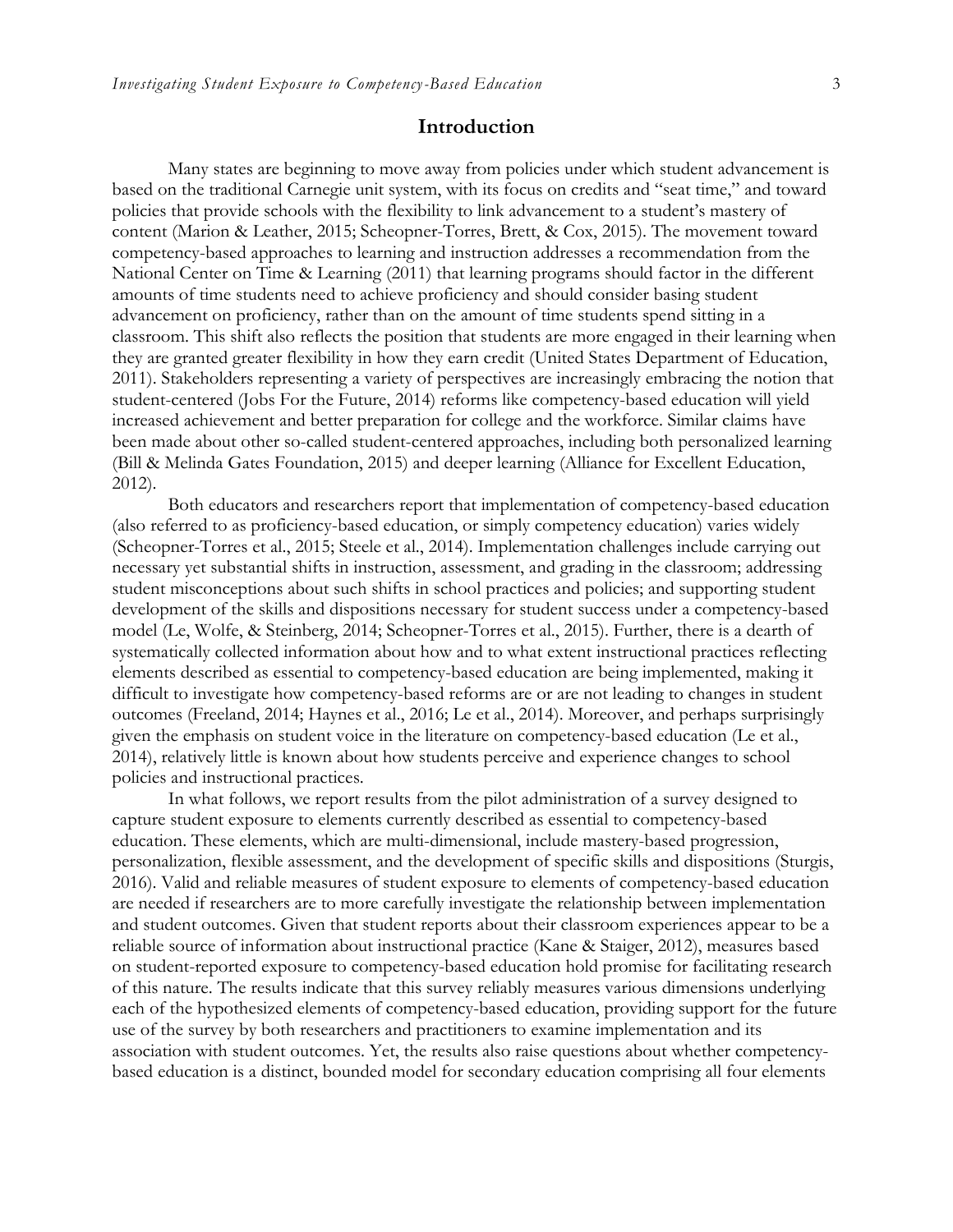described as essential to the approach. We conclude by discussing the implications of these findings for practice, for research, and for policy.

# **Renewed Interest in Competency-Based Education**

In recent years, competency-based education has garnered renewed attention as a reform to increase graduation rates and to ensure that students are prepared for postsecondary success (Scheopner-Torres et al., 2015). The theory is that a larger share of students will ultimately reach proficiency in a given content area if they are given the freedom to advance at their own pace and if their learning experiences are tailored to their needs and interests (Lewis et al., 2014; Sturgis & Patrick, 2010).

Several generations of competency-based education have been documented in the research literature, tracing back to at least the 1960s (Brown, 1994). Current interest in this reform continues a long tradition of challenging the idea that learning happens at a particular pace and place for all students (Brown, 1994; Dewey, 1938; Le et al., 2014; Spady & Mitchell, 1977). Until recently, however, competency-based education was primarily considered a niche approach targeting vocational education and the adult learning segment of the higher education system (Ford, 2014). Recent advances in online learning, learning analytics, and adaptive learning technology, combined with growing demand for demonstrable college and career readiness outcomes among high school graduates, have prompted renewed and expanded interest in the development of major competencybased initiatives (Ford, 2014). Marking a shift from earlier iterations of competency-based education, policymakers have been more responsive to the present movement (Steele et al., 2014). As of 2014, 42 states had authorized at least some flexibility for local education agencies to link the completion of academic credit to demonstration of proficiency rather than only to seat time (Carnegie Foundation for the Advancement of Teaching, 2014).

Over time, competency-based education has been described using a variety of frameworks, all of which share some degree of overlap. Several decades ago, Spady (1977) described competencybased education as consisting of six critical elements including outcomes, time, instruction, measurement, certification, and program adaptability. More recently, based on interviews with educators and a literature review of recent developments in the competency-based education movement, Steele and colleagues (2014) articulated three core principles, including flexible pacing, opportunities to personalize learning, and the requirement that students demonstrate proficiency (and earn credit) by applying knowledge and skills. Most recently, Sturgis (2016) outlined the following four elements as essential to the approach: student advancement through demonstration of mastery based on explicit and measurable learning objectives reflecting important competencies; personalized instruction that provides a student with customized supports and opportunities to engage in anytime/anywhere learning; multiple modes of, and multiple opportunities for, assessment that allow a student to apply his or her learning; and an emphasis on the development of specific skills and dispositions critical for success in a learning environment where students are expected to play a more prominent role in directing their own learning. The research described below, and the student survey used in the research, focus on the four essential elements described by Sturgis (2016). These elements share substantial overlap with the components of competency-based education articulated both in other recent literature (for example, see Competency Works, 2014; Patrick & Sturgis, 2013; Scheopner-Torres et al., 2015; Steele et al., 2014) and in legislation and policy in states that have adopted competency-based education.

Alongside renewed interest in the promise of competency-based education has been a "wild proliferation" (Weise, 2014) of interest in student-centered reforms broadly, perhaps especially in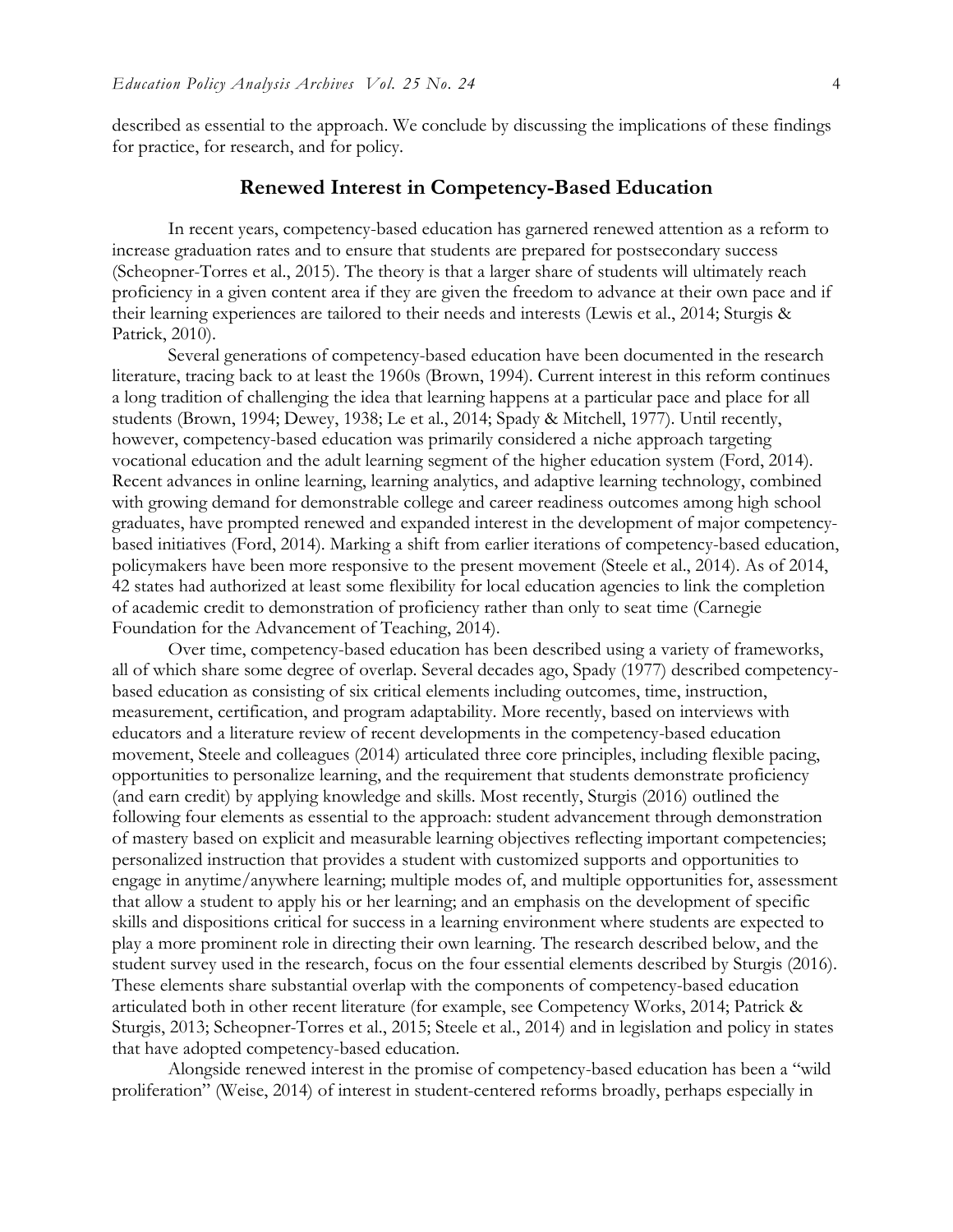the realm of education philanthropy. For example, the past several years have also witnessed growing enthusiasm for other student-centered models, including personalized learning (Bill & Melinda Gates Foundation, 2015) and deeper learning (Alliance for Excellent Education, 2012; William & Flora Hewlett Foundation, 2014), as a path to better student college and workforce preparation. While the terms used to name these overlapping approaches vary, they share in common some or all of the elements used to describe competency-based education. This suggests growing consensus about the core of student-centered educational reform broadly, and the centrality of these elements to student-centered reforms. Nonetheless, the variation in terminology is noteworthy, particularly to the extent that it both reflects and contributes to imprecision, if not confusion, in how the elements of competency-based education and other student-centered approaches are defined—an issue that is not new, but was recognized some three decades ago by Spady and colleagues (Spady, 1977; Spady & Mitchell, 1977). Echoing this lack of precision, both in language and meaning, is wide variability within and across schools and districts in how competencybased policies and practices are conceived and implemented. Ultimately, these issues pose significant challenges for efforts to understand the relationship between the implementation of competencybased education and student outcomes.

# **Implementation of Competency-Based Education and Student Outcomes**

While many are enthusiastic about the promise of competency-based education, the bridge between a promising idea and impact on student outcomes is implementation—and innovations are seldom implemented as intended (Berman & McLaughlin, 1976). Although there is general agreement among proponents of competency-based education about its essential elements, implementation varies substantially across states and districts (Steele et al., 2014; Scheopner-Torres et al., 2015; Stump & Silvernail, 2015). Competency-based policies range from those that simply allow flexibility in awarding credit, to policies that completely transform the education system "from a time-based system to a learning-based system" (Sturgis & Patrick, 2010, p. 4). Some states require implementation of a competency-based diploma system in all districts; in other states districts can choose to implement elements of competency-based education, but state policies neither require nor restrict implementation of the reform.

States also vary in how they implement competency-based grading policies and graduation requirements (Sturgis, 2014). In some contexts, districts are required to make competency-based credits available, but in other places districts are allowed to decide whether these will be offered. Some states specify how students will demonstrate competency (e.g., scores on statewide or national tests, portfolios), while others leave it to the discretion of the district to determine how competencies are measured. Certain states allow credits to be awarded for demonstration of competency in any course, but others only offer this in certain subjects.

Beyond variation in the nature of state competency-based policies, how these policies are implemented at the local level also differs. For instance, one study (Steele et al., 2014) of implementation in several districts throughout the United States documented variability in which competency-based education elements districts chose to implement. Some districts focused primarily on the assessment of proficiency on competencies, but others focused on personalization of learning, including student choice and flexible pacing. This study also found variability across sites in a number of other areas including: the extent to which learning experiences that occurred outside of school hours and off of school grounds were counted toward the fulfillment of course requirements, the criteria used to determine student proficiency on a specific standard or competency, and the use of technology to facilitate online learning opportunities and operate learning management systems.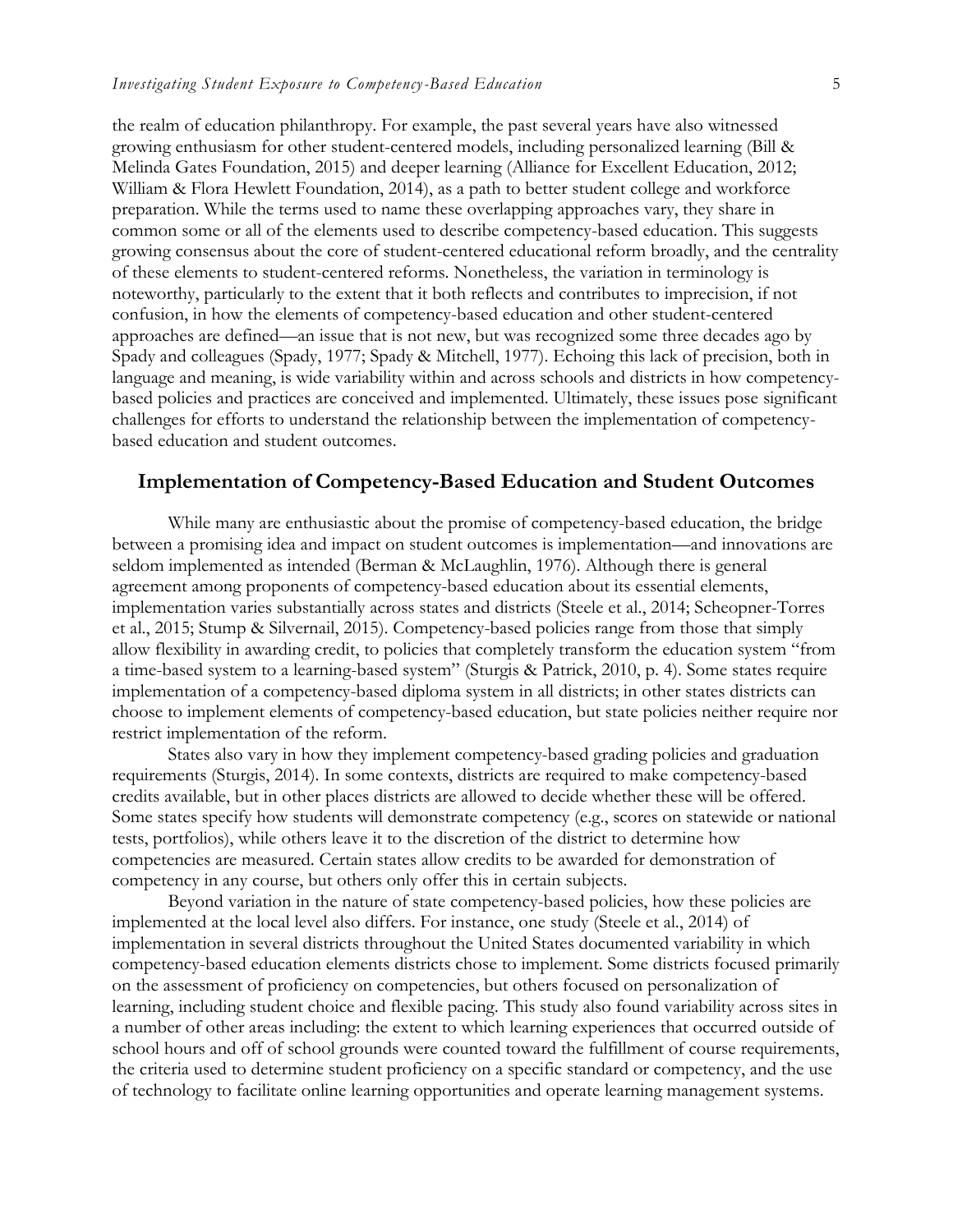In order to develop a body of empirical evidence about how competency-based education is related to student outcomes, it will be necessary to continue building a better understanding of variability in implementation, including the development of valid and reliable ways to measure implementation fidelity. In particular, practitioners and policymakers would benefit from a better understanding of how students' experiences with competency-based education are consistent with current descriptions of the model and its component elements. As research about the use of student perception surveys to gather information about students' classroom experiences has demonstrated, student surveys may provide more consistent results than classroom observations about what is happening in the classroom (Balch, 2012; Ferguson, 2012; Kane & Staiger, 2012), offering an important source of information about implementation.

Researchers describe five aspects of implementation fidelity (Dane & Schneider, 1998; Durlak & DuPre, 2008; Dusenbury, Brannigan, Falco, & Hansen, 2003). *Adherence* references whether specific features of a program are implemented as prescribed by the program model. *Exposure* reflects the amount of the program delivered and/or the extent to which those served by the program were exposed to each element of the model. *Quality* refers to how well the program is implemented, including the caliber of the delivered model features. *Program differentiation* indicates the degree to which the essential elements of a program are distinguishable from each other and from other programs. Finally, *responsiveness* reflects the manner in which those exposed react to or engage in the program.

At the student level, the survey used in this research captures information about student exposure to each of the hypothesized elements of competency-based education; this includes information about whether the student is exposed to instructional practices associated with each element and information about the frequency with which the student is exposed to such practices (the survey does not, however, capture duration, or the amount of time a student is exposed to these practices). At the school level, results can provide information about adherence, or the extent to which specific elements prescribed in the current literature about competency-based education are implemented. Results from this survey can also be used to explore program differentiation, or the extent to which hypothesized essential elements of competency-based education are distinguishable from each other and whether, as a whole, these elements constitute a bounded, coherent model that is distinct from other programs—an issue of particular emphasis in this research.

## **Conceptual Framework**

This research offers one of the first empirically based attempts to operationalize and measure what have been proposed as essential elements of competency-based education. Information about students' exposure to competency-based education can support practitioners and policymakers in making more informed decisions about implementation, and can facilitate research addressing the relationship between implementation and student outcomes.

The limited empirical research base on the implementation and outcomes of competencybased education, along with the absence of conceptual clarity about what key elements of competency-based education should look like in practice, pose challenges for measurement. Our approach in the current study is informed by the position that validating new constructs involves an iterative, ongoing process of refining both theory and measurement (Westen & Rosenthal, 2003). We begin this process by drawing from the existing literature on competency-based education to inform the constructs we study in the current research—constructs intended to capture the hypothesized key elements of competency-based education as measured by their underlying dimensions.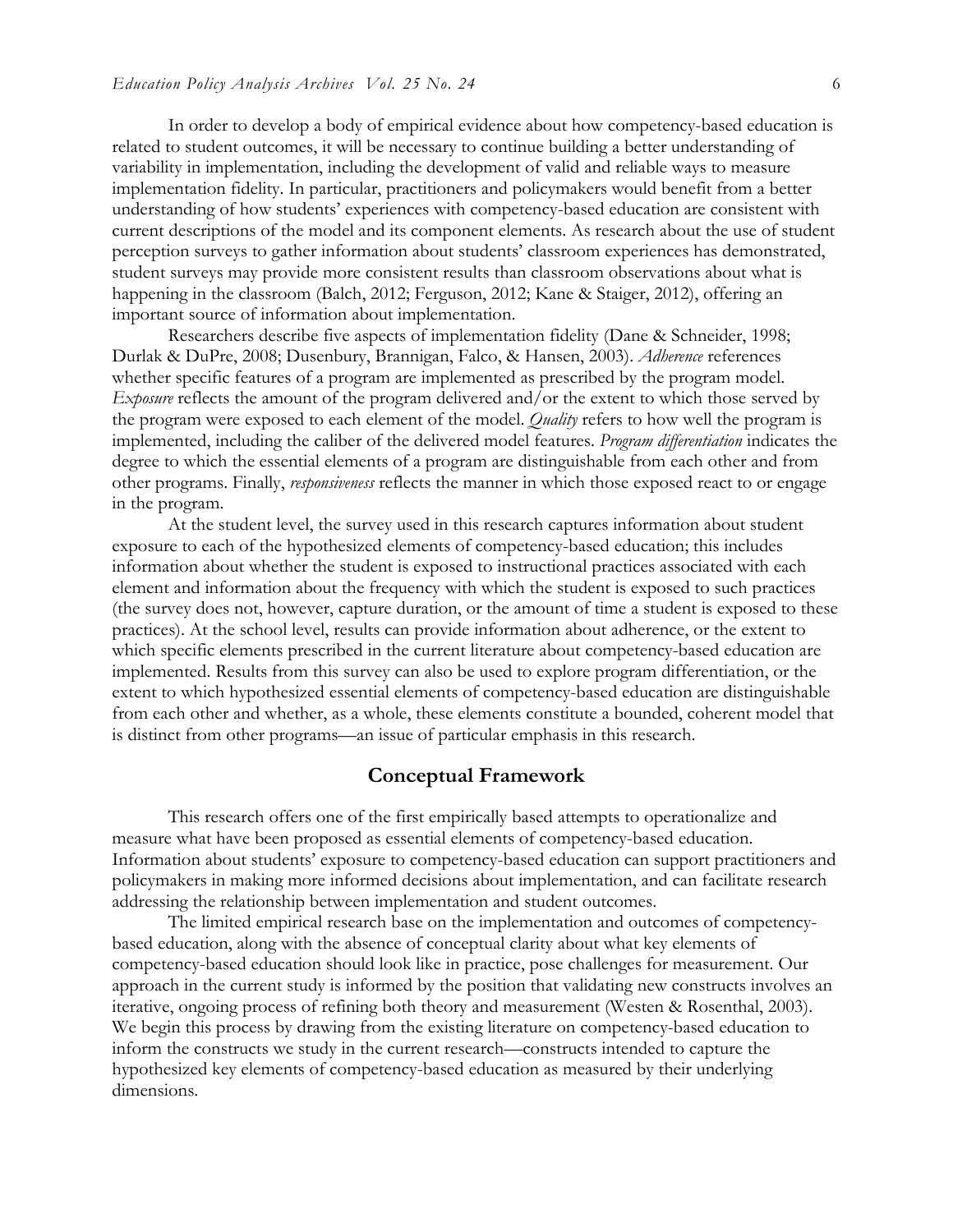At the core of competency-based education is an approach to teaching and learning that allows students to advance in school based on demonstrated mastery of important content, typically as defined through measurable learning objectives reflecting competencies required for success in college, career, and life (Le et al., 2014). One dimension of progression through demonstration of mastery is *competency-based pacing* (CB PACE; see Figure 1), which involves student exposure to instructional practices that allow them to work at their own level and pace, advancing to the next level of study based on demonstrated mastery of skills rather than on their age or number of hours they've spent in class (Le et al., 2014). A second dimension is *competency-specific feedback* (CB FEED), which is intended to ensure that students understand what is expected of them, including how their efforts will be assessed and what mastery (or proficiency—the terms are often used interchangeably) looks like. See Appendix Table A1 for a description of each dimension and the indicators of each.

One of the more elusive elements of competency-based education—and other studentcentered reforms—is student personalization. The notion of personalization in K–12 education broadly is both increasingly popular and variably defined (for example, see Le et al., 2014). In the competency-based education literature, dimensions of personalization typically include *personalized options for practicing and applying skills* (PERS APP; this is sometimes referred to as "anytime, anywhere" learning), along with exposure to *personalized instructional practices* (PERS INSTR) that respond to the needs of individual students.

With respect to student assessment, the literature on competency-based education also emphasizes *flexible assessment* (FLEX). Flexible assessment reflects the idea that students should have multiple and varied opportunities to demonstrate mastery of important skills as part of a summative assessment system (i.e., not simply quizzes or exams). An emphasis on flexible assessment also reflects a belief that students may require multiple attempts to demonstrate mastery, such that falling short of mastery on the first attempt is interpreted not as a failure but as indicating a need for additional practice and support before subsequent attempts.

Finally, current literature suggests the need to support student development of specific skills and dispositions hypothesized as necessary for student success within a competency-based framework for learning and instruction. Although we use the phrase *skills and dispositions* here, we note that the literature uses a range of overlapping terms, including, for example, work-study habits, non-cognitive skills, and socio-emotional skills. Amidst an era of great interest in students' social and emotional well-being, a range of skills and dispositions have been proposed in the literature on competency-based education as important for student success under this model. We focus on five dimensions reflecting the development of student skills and dispositions. The first is exposure to *instructional practices that encourage respect for others* (RSPCT; Kallick & Costa, 2009). The second is exposure to *instructional practices that encourage students to persevere* (PRSVR; Farrington et al., 2012) even when faced with a challenge. We also focus on exposure to *instructional practices that encourage students to take responsibility for their learning* (RSPNS; Lewis et al., 2014), as well as *student demonstration of ownership over their learning* (OWN; Le et al., 2014). Finally, we focus on student exposure to *instructional practices that encourage peer collaboration* (COLL; Kallick & Costa, 2009).

In this research, we model latent factors representing student exposure to the dimensions underlying hypothesized elements of competency-based education. Using data collected via a survey designed to capture student feedback about the implementation of competency-based education in their courses, we address three research questions: (1) Can dimensions underlying hypothesized elements of competency-based education be reliably measured?; (2) To the extent that dimensions of competency-based education elements can be reliably measured, how are they associated with one another?; and (3) To what extent do the results provide evidence of construct validity?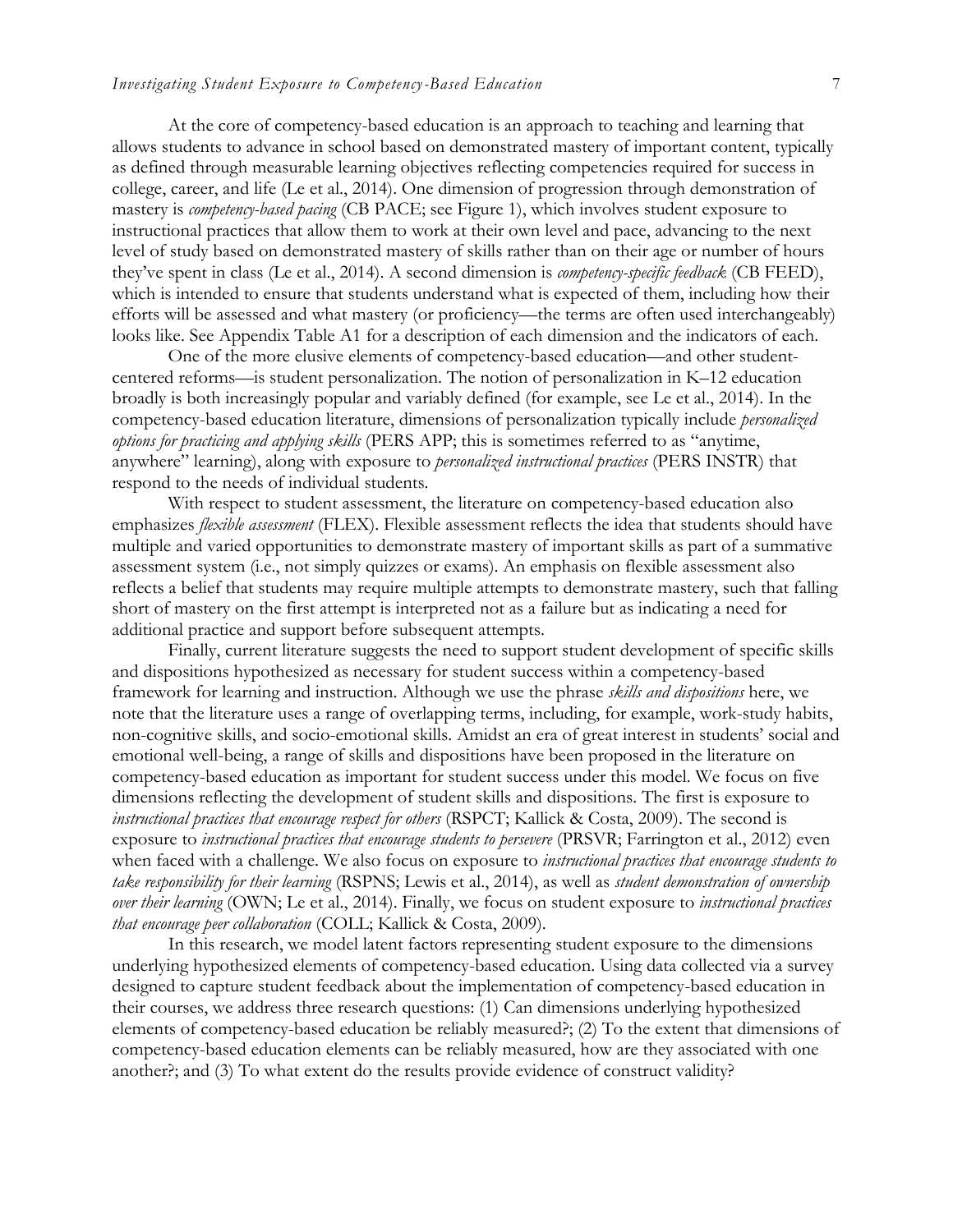We investigate these questions using confirmatory factor analysis (CFA), which can show whether the observed variables hypothesized to measure an unobserved construct demonstrate a level of shared variance high enough to suggest that those items represent a common underlying factor (i.e., the construct of interest). Per the conceptual framework depicted in Figure 1, we consider three potential ways of representing student exposure to dimensions underlying the hypothesized elements of competency-based education. We begin with a correlated traits model (Model A) in which various dimensions of instructional practice underlying the four key elements of competency-based education are represented by the 10 latent factors depicted in Figure 1. In the correlated traits model, the 10 latent factors are considered to be related to varying degrees but no attempt is made to measure one or more higher-order factors.



*Figure 1*. Conceptual framework for the study.

*Note:* The conceptual framework hypothesizes three potential manifestations of competency-based education implementation, as represented by three latent factor models. In Model A, dimensions underlying hypothesized elements of competency-based education are modeled as a set of interrelated latent factors, although no underlying explanatory structure is imposed on the interrelationships In Model B, it is hypothesized that interrelationships among these dimensions are explained by a set of second-order factors representing the hypothesized elements of competency-based education. Model C imposes a structure by which interrelationships among the 10 individual dimensions are explained by an overall competency-based education second-order factor. In the figure, shaded ellipses depict first-order latent factors, and unshaded ellipses depict second-order latent factors. Each first-order latent factor is measured via observed indicators (see Table 1 and Appendix Table A1), which are not depicted.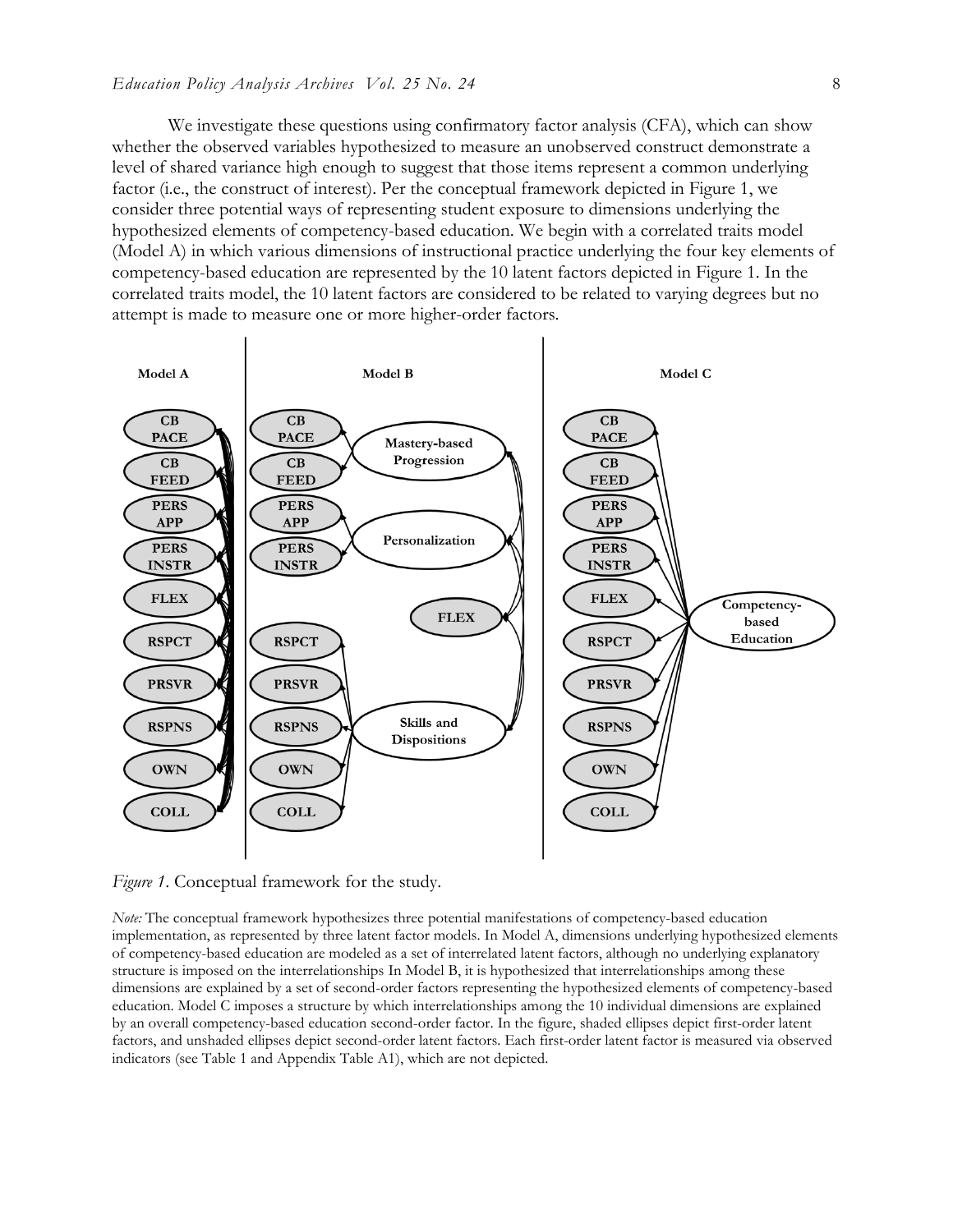To explore whether dimensions underlying the hypothesized essential elements of competency-based education can be represented in a manner consistent with the current description of competency-based education as a distinct program model, we also consider 2 second-order factor models. In Model B (see Figure 1), which is most consistent with current descriptions, the dimensions were grouped as indicators of second-order factors representing student exposure to the hypothesized key elements of competency-based education. This model assumes that the secondorder factors (elements of competency-based education) explain the correlations among the firstorder factors (dimensions of each element). We also explore an alternative model (Model C; see Figure 1) that assumes the correlations among the 10 first-order factors are explained by one overall competency-based education second-order factor rather than by a set of component elements.

# **Method**

#### **Participants**

After securing Institutional Review Board approval, the data for this study were collected in the spring of 2016 at two high schools in the Northeast, including a small rural high school and a midsize suburban high school. Approximately 80% of students in grades 9–12 (*n*=599) at the two schools completed the survey; missing responses primarily reflected student absence on the date of survey administration (*n*=83), including a field trip for approximately half of students in grade 12 at one high school. Students in grade 9 made up 33% of the sample, and students in grade 10 made up 24%, followed by students in grades 11 (29%) and 12 (14%). Just over half (52%) of the sample was female. A majority of the sample expected to complete a bachelor's degree (39%) or above (42%).

## **Survey Development**

We developed this survey in the context of a research-practice partnership that included teachers, school and district administrators, state department of education staff, and researchers. The work of the partnership, including the development of the survey, was funded by the Institute of Education Sciences through the Regional Educational Laboratory (REL) program and was facilitated by researchers at REL Northeast and Islands, one of 10 RELs across the country. The overall goal of the REL partnerships is to support practitioners' and policymakers' use of empirical evidence to inform policy and practice and to improve student outcomes. Partnership research is guided by the needs of these stakeholders who, in the case of this survey, identified the need to capture student feedback about how competency-based education is actually being implemented. Resources developed through the partnership are freely available and no organization or individual profits from their use. The survey used in this research, the *Competency-Based Learning Survey for Students* (Ryan & Cox, 2016), can found at [https://nces.ed.gov/pubsearch/pubsinfo.asp?pubid=REL2016165.](https://nces.ed.gov/pubsearch/pubsinfo.asp?pubid=REL2016165)

We used seminal survey development resources, including Fowler (2008), Rea and Parker (2005), and Wright and Marsden (2010), to guide the development of the survey instrument. Survey development relied on close collaboration between the researchers and a six-member advisory committee made up of practitioners from schools implementing competency-based education along with researchers having expertise in competency-based approaches to learning and instruction at the secondary level. Ongoing collaboration with the advisory committee was critical to ensure that the survey items would elicit useful, valid, and reliable information about student exposure to competency-based education policies and practices. Practitioner involvement was especially valuable for ensuring that the item language would be meaningful for students across a variety of state contexts, particularly given variability in terminology surrounding competency-based education.

Several steps were taken to establish face (i.e., Does the instrument measure what it is intended to measure?) and content (i.e., Does the instrument tap into the various dimensions of the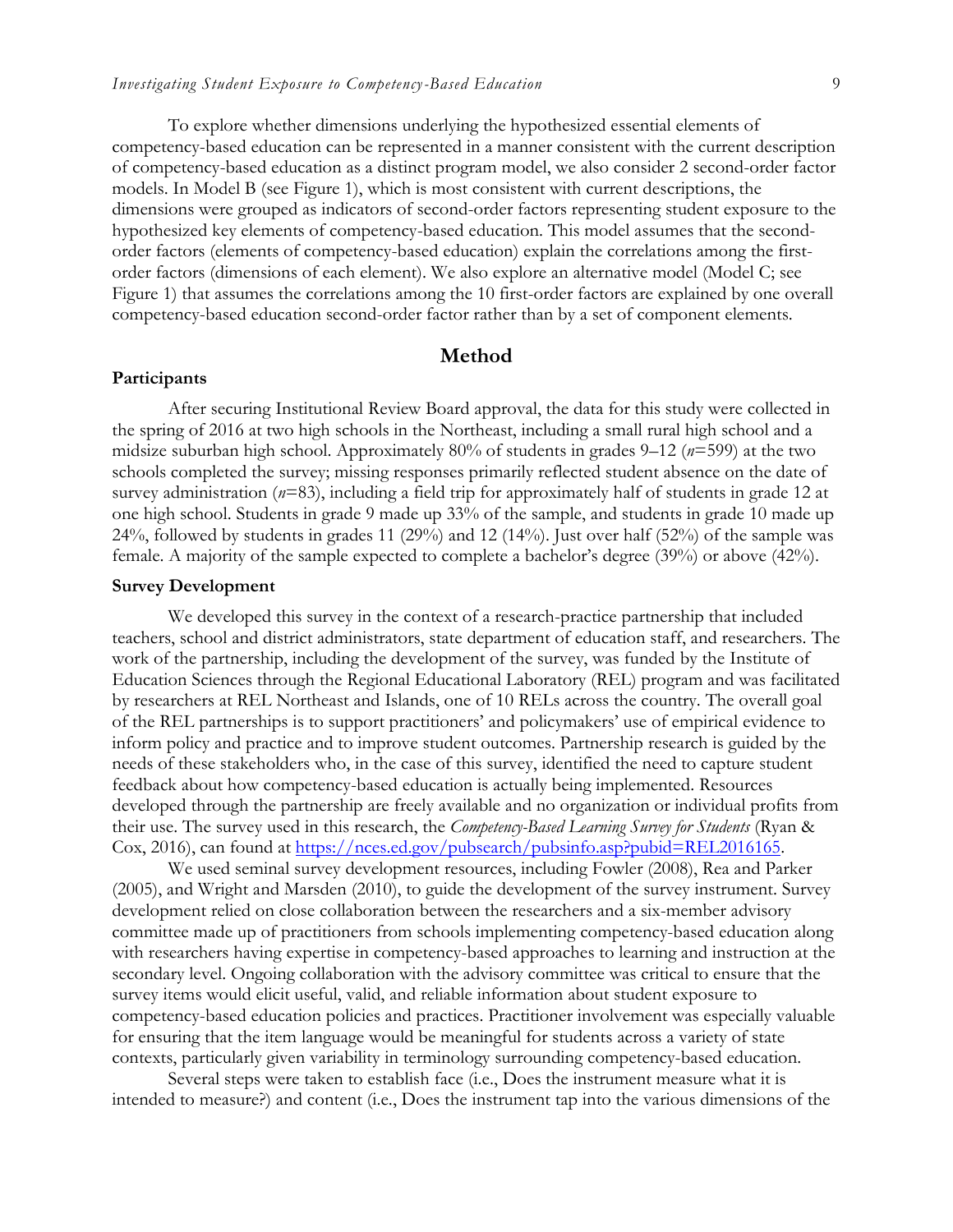specific constructs of interest?) validity. First, in collaboration with the advisory committee, we developed an initial pool of survey items aimed at providing complete coverage of the hypothesized constructs. The initial item pool included more items than were necessary to ensure complete coverage. The advisors reviewed all draft items, providing feedback on each item in response to a number of specific prompts. This process was used to evaluate the items' face validity and content validity. We refined the item pool in response to this feedback, and we cycled through this iterative process of review and revision until the item pool covered the constructs completely and constituted a survey that could be administered without overburdening the survey respondents or the school staff that would administer the survey. The refined item pool formed the first draft of the survey.

We then administered the initial survey draft to seven students and conducted cognitive interviews with these students. Cognitive interviewing is a method for identifying and correcting problems with surveys that involves administering a draft survey to a respondent while concurrently interviewing him or her to determine if the survey items are eliciting the information that the researcher intends (Beatty & Willis, 2007). During cognitive interviews respondents were asked to think aloud as they completed the survey, thereby making explicit their interpretations of instructions, items, and response choices, as well as their decision points. Information gathered during the cognitive interviews was analyzed and discussed with the advisory committee to improve the clarity, relevance, length, and coverage of survey items.

# **Measures**

We describe below each of the 10 latent factors we modeled to represent different dimensions of the hypothesized elements of competency-based education. Descriptive statistics for the hypothesized indicators of each latent factor are presented in Table A1.

**Mastery-based progression.** Two latent factors reflect dimensions of mastery-based progression: *competency-based pacing* (CB PACE; five items), or exposure to instructional practices associated with the opportunity to progress through demonstration of mastery, and *competency-specific feedback* (CB FEED; three items), or exposure to guidance and feedback from teachers about how student mastery of important content will be determined.

**Personalization.** Dimensions of personalization are reflected through two latent factors. The first latent factor reflects exposure to *personalized options for practicing and applying skills* (PERS APP; five items), and the second reflects exposure to *personalized instructional practices* based on the needs of individual students (PERS INSTR; six items).

**Flexible assessment.** The *flexible assessment* dimension (FLEX; seven items) reflects exposure to multiple and varied opportunities to demonstrate learning.

**Skills and dispositions.** Five underlying dimensions reflect the skills and dispositions hypothesized as important for student success under competency-based education. These dimensions include: exposure to *instructional practices that encourage respect for others* (RSPCT; three items); exposure to *instructional practices that encourage students to persevere* even when faced with a challenge (PRSVR; three items); exposure to *instructional practices that encourage students to take responsibility for their learning* (RSPNS; three items); *student demonstration of ownership over learning* (OWN; three items); and exposure to *instructional practices that encourage peer collaboration* (COLL; three items).

# **Analysis**

We used confirmatory factor analysis (CFA) to examine the fit between each hypothesized model (see Figure 1) and the data. Analyses were conducted using Mplus statistical software, Version 7.0 (Muthén & Muthén, 2016). An advantage of CFA is that the analyses produce a number of fit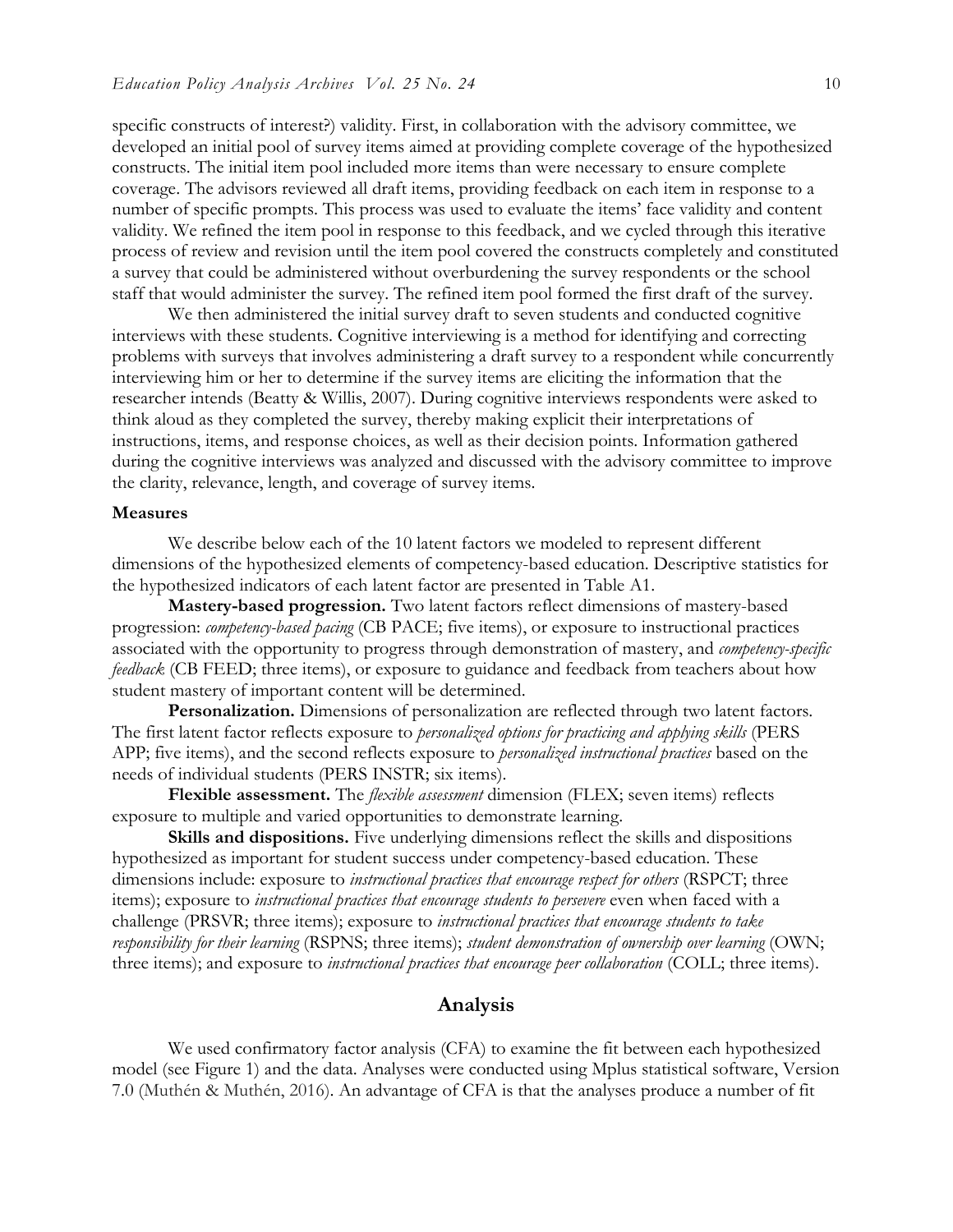statistics, making it possible to evaluate how well the hypothesized model fits the observed data. We examined fit indices including the chi-squared statistic, the Comparative Fit Index (CFI) and the Root Mean Square Error of Approximation (RMSEA). While small misspecifications in a model often lead to inflation of the chi-squared statistic even when the model is correctly specified (Curran, West, & Finch, 1996), the CFI accounts for sample size, with a value above 0.90 indicating a good fit between the model and the data (Hu & Bentler, 1999). The RMSEA indicates how well the model would fit the population covariance matrix given unknown but optimally chosen parameters; the suggested upper-limit cutoff is 0.06 (Hu & Bentler, 1999).

The robust weighted least squares (WLSMV) estimator was used to estimate the models described here. The WLSMV estimator is most appropriate in this research given that almost all observed variables are categorical in nature. This estimator uses the probit link and provides standard errors and a chi-squared test statistic that are robust to non-normality.

## **Results**

# **Dimensional Structure**

The initial correlated traits CFA model (Model A [original]; see Figure 1) included 10 latent factors, as described above, each as measured by its originally hypothesized indicators, per Table 1. Results (Table 1) suggested an adequate fit between this model and the data  $(\chi^2(734)=2181.50;$ CFI=.92; RMSEA=.06). However, a review of factor loadings revealed three (CB PACE4, PERS INSTR5, and FLEX2) that fell at or below the recommended .40 threshold (Stevens, 2009), suggesting that these indicators should be removed from the model. We also reviewed model modification indices, which indicate how the addition or removal of specific parameters would improve model fit. Because modification indices are purely data-based and not informed by theory, over-reliance on modification indices can quickly become an exploratory journey, increasing the risk of Type I error. Thus, no more than a few modifications should be made to an initial confirmatory model, provided that a clear theoretical justification exists (McDonald & Ho, 2002).

The modification indices for the original model included many potential changes. However, we identified just one change as consistent with the literature on competency-based education. The change involved modeling an original indicator (CB PACE1, "I know what I need to do to show my teachers that I am making progress on each competency") of the *competency-based pacing* latent factor as an indicator of the *student demonstration of ownership over learning* factor instead. This change is consistent with the suggestion that students must be prepared to guide their own learning under competency-based education (Le et al., 2014; Lewis et al., 2014). In total, four changes were made to the original model: three indicators were dropped from the model, and CB PACE1 became a fourth indicator of *student demonstration of ownership over learning* (OWN4; see Table 1). This revision to the original model (Table 1, Model A [revised]), which reflects the changes described above (changes in bold font in Table 1), fit the data well  $(\chi^2(618)=1429.61;$  CFI=.95; RMSEA=.05). All factor loadings in the revised model were statistically significant at *p*≤.001. Correlations among the 10 latent factors are provided in Table 2. Our next step was to estimate a second-order factor model, a model in which the first-order latent factors in turn become indicators of a second-order factor. The initial second-order factor model (Model B; see Figure 1) is most consistent with current descriptions of competency-based education as comprising four essential elements. This model included three second-order factors, representing three of the four key elements of competency-based education: *mastery-based progression*, as indicated by the first-order factors CP PACE and CB FEED; *personalization*, as indicated by the first-order factors PERS APP and PERS INSTR; and *skills and dispositions*, as indicated by the first-order factors RSPCT, PRSVR,

RSPNS, OWN, and COLL. We did not model the fourth key element of competency-based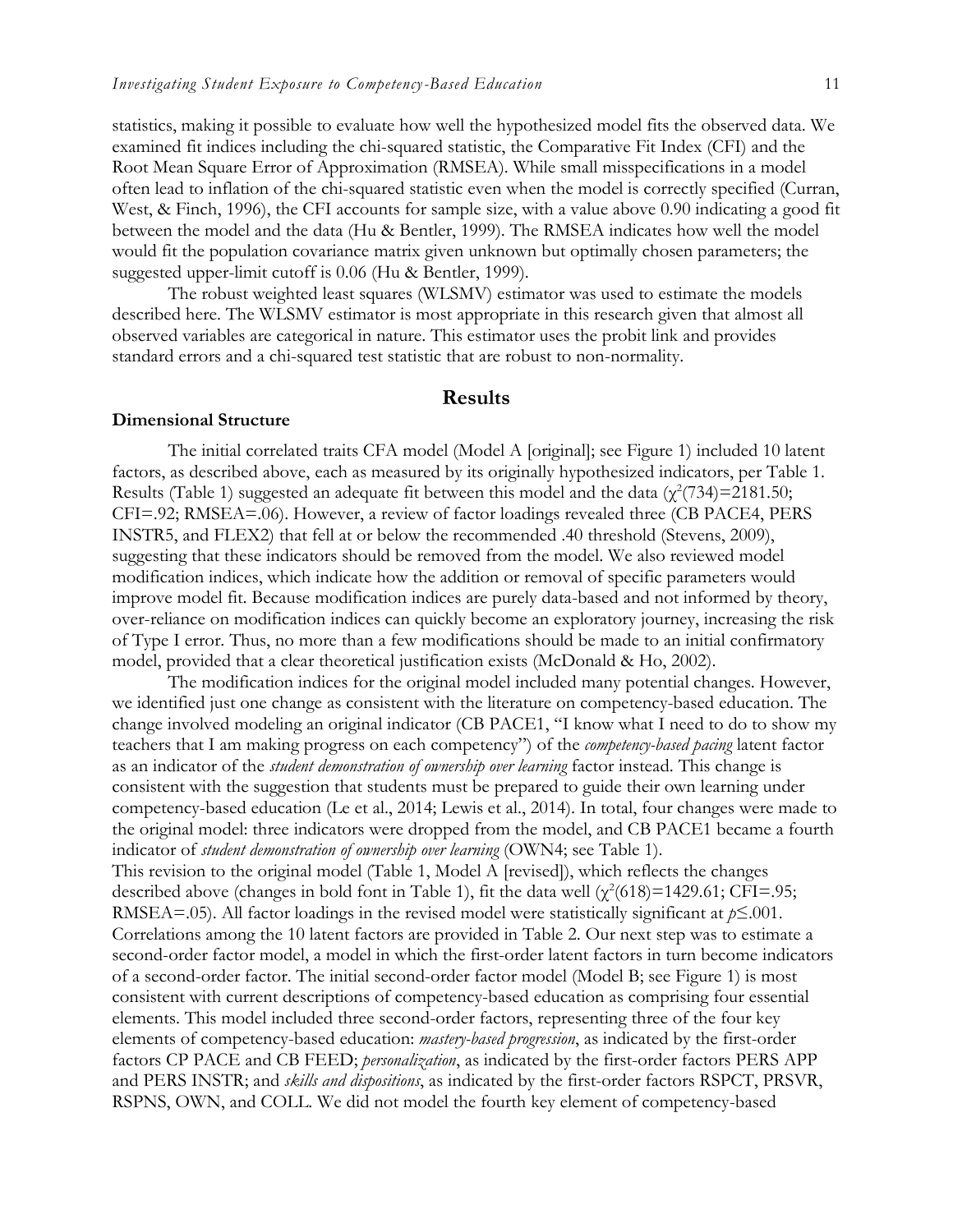education, *flexible assessment*, as a second-order factor given that this element was reflected through just one dimension (FLEX).

| Standardized Loadings on Latent Factors Reflecting the Constructs of Interest and Model Fit Statistics |        |           |     |         |     |         |     |
|--------------------------------------------------------------------------------------------------------|--------|-----------|-----|---------|-----|---------|-----|
| Model A                                                                                                |        | Model A   |     |         |     |         |     |
| (original)                                                                                             | β      | (revised) | β   | Model B | β   | Model C | β   |
| CB PACE by                                                                                             |        |           |     |         |     |         |     |
| <b>CB PACE1</b>                                                                                        | .57    | OWN4      | .57 |         | .57 |         | .57 |
| <b>CB PACE2</b>                                                                                        | .67    |           | .66 |         | .66 |         | .66 |
| CB PACE3                                                                                               | .63    |           | .62 |         | .62 |         | .62 |
| CB PACE4                                                                                               | $-.22$ | omit      | --  |         | --  |         | --  |
| <b>CB PACE5</b>                                                                                        | .72    |           | .71 |         | .71 |         | .71 |
|                                                                                                        |        |           |     |         |     |         |     |
| CB FEED by                                                                                             |        |           |     |         |     |         |     |
| <b>CB FEED1</b>                                                                                        | .81    |           | .81 |         | .82 |         | .82 |
| <b>CB FEED2</b>                                                                                        | .79    |           | .79 |         | .78 |         | .79 |
| CB FEED3                                                                                               | .73    |           | .72 |         | .73 |         | .72 |
|                                                                                                        |        |           |     |         |     |         |     |
| PERS APP by                                                                                            |        |           |     |         |     |         |     |
| PERS APP1                                                                                              | .56    |           | .56 |         | .55 |         | .54 |
| PERS APP2                                                                                              | .97    |           | .95 |         | .96 |         | .95 |
| PERS APP3                                                                                              | .76    |           | .62 |         | .62 |         | .62 |
| PERS APP4                                                                                              | .72    |           | .59 |         | .58 |         | .58 |
| PERS APP5                                                                                              | .94    |           | .98 |         | .99 |         | .99 |
|                                                                                                        |        |           |     |         |     |         |     |
| PERS INSTR by                                                                                          |        |           |     |         |     |         |     |
| PERS INSTR1                                                                                            | .63    |           | .63 |         | .63 |         | .63 |
| PERS INSTR2                                                                                            | .69    |           | .69 |         | .69 |         | .69 |
| PERS INSTR3                                                                                            | .74    |           | .74 |         | .74 |         | .74 |
| PERS INSTR4                                                                                            | .71    |           | .70 |         | .70 |         | .70 |
| PERS INSTR5                                                                                            | .40    | omit      | -−  |         | н.  |         | -−  |
| PERS INSTR6                                                                                            | .60    |           | .59 |         | .59 |         | .59 |
|                                                                                                        |        |           |     |         |     |         |     |
| FLEX by                                                                                                |        |           |     |         |     |         |     |
| FLEX1                                                                                                  | .63    |           | .61 |         | .61 |         | .61 |
| FLEX2                                                                                                  | $-.29$ | omit      | --  |         | --  |         | --  |
| FLEX3                                                                                                  | .63    |           | .62 |         | .62 |         | .62 |
| FLEX4                                                                                                  | .49    |           | .42 |         | .42 |         | .42 |
| FLEX5                                                                                                  | .55    |           | .48 |         | .47 |         | .47 |
| FLEX6                                                                                                  | .61    |           | .59 |         | .60 |         | .60 |
| FLEX7                                                                                                  | .64    |           | .63 |         | .63 |         | .63 |
|                                                                                                        |        |           |     |         |     |         |     |
| RSPCT by                                                                                               |        |           |     |         |     |         |     |
| RSPCT1                                                                                                 | .82    |           | .83 |         | .82 |         | .82 |
| RSPCT2                                                                                                 | .92    |           | .92 |         | .93 |         | .93 |
| RSPCT3                                                                                                 | .89    |           | .89 |         | .89 |         | .89 |
|                                                                                                        |        |           |     |         |     |         |     |

Table 1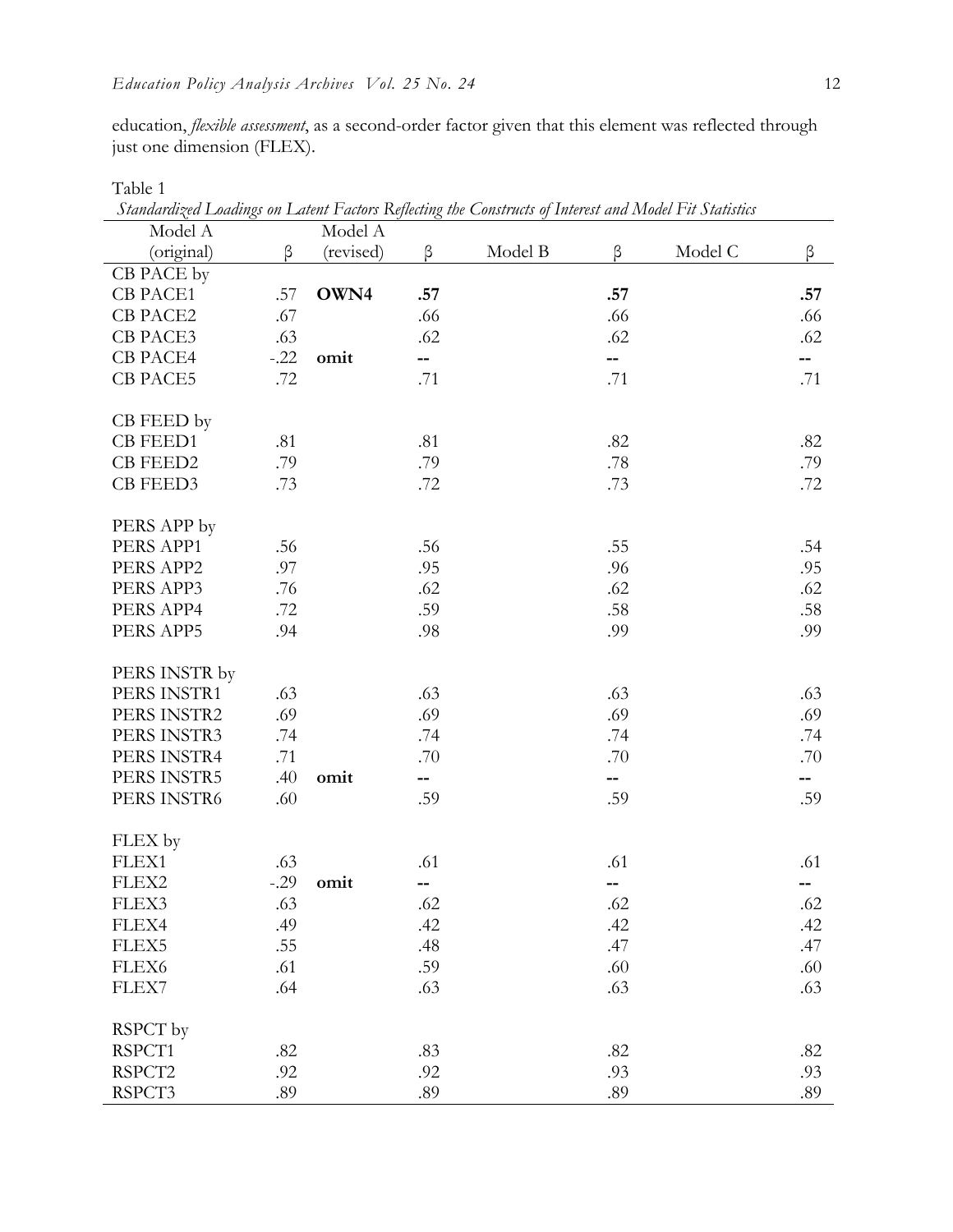| Model A                     |                 | Sumanaza Louangs on Laieni 1 aaons Ixpaang in Construes of Interest and Irloaci 1 a Statistics<br>Model A |                       |                 |                       |                 |
|-----------------------------|-----------------|-----------------------------------------------------------------------------------------------------------|-----------------------|-----------------|-----------------------|-----------------|
| (original)                  | β               | (revised)<br>β                                                                                            | Model B               | β               | Model C               | β               |
| PRSVR by                    |                 |                                                                                                           |                       |                 |                       |                 |
| PRSVR1                      | $.88\,$         | .89                                                                                                       |                       | .89             |                       | .89             |
| PRSVR2                      | $.87\,$         | .87                                                                                                       |                       | .87             |                       | .87             |
| PRSVR3                      | .82             | .82                                                                                                       |                       | .82             |                       | .82             |
|                             |                 |                                                                                                           |                       |                 |                       |                 |
| RSPNS by                    |                 |                                                                                                           |                       |                 |                       |                 |
| RSPNS1                      | .85             | .85                                                                                                       |                       | .84             |                       | .84             |
| RSPNS2                      | .86             | .86                                                                                                       |                       | .86             |                       | .85             |
| RSPNS3                      | .49             | .49                                                                                                       |                       | .49             |                       | .49             |
|                             |                 |                                                                                                           |                       |                 |                       |                 |
| OWN by                      |                 |                                                                                                           |                       |                 |                       |                 |
| OWN1                        | .76             | .75                                                                                                       |                       | .75             |                       | .75             |
| OWN2                        | .67             | .66                                                                                                       |                       | .65             |                       | .66             |
| OWN3                        | .76             | .75                                                                                                       |                       | .75             |                       | .75             |
|                             |                 |                                                                                                           |                       |                 |                       |                 |
| COLL by                     |                 |                                                                                                           |                       |                 |                       |                 |
| COLL1                       | .92             | .92                                                                                                       |                       | .92             |                       | .92             |
| COLL2                       | .79             | .79                                                                                                       |                       | .79             |                       | .79             |
| COLL3                       | .80             | $.80\,$                                                                                                   |                       | .80             |                       | $.80\,$         |
| Second-order factors        |                 |                                                                                                           |                       |                 |                       |                 |
|                             |                 |                                                                                                           | MB PROG by            |                 | CB EDUC by            |                 |
|                             |                 |                                                                                                           | <b>CB PACE</b>        | .88             | <b>CB PACE</b>        | .82             |
|                             |                 |                                                                                                           | <b>CB FEED</b>        | .71             | <b>CB FEED</b>        | .67             |
|                             |                 |                                                                                                           |                       |                 | PERS APP              | .53             |
|                             |                 |                                                                                                           | PERSON by             |                 | PERS INSTR            | .92             |
|                             |                 |                                                                                                           | PERS APP              | .55             | <b>FLEX</b>           | .76             |
|                             |                 |                                                                                                           | PERS INSTR            | .97             | <b>RSPCT</b>          | .92             |
|                             |                 |                                                                                                           |                       |                 | <b>PRSVR</b>          | .81             |
|                             |                 |                                                                                                           | SKILLS by             |                 | <b>RSPNS</b>          | .91             |
|                             |                 |                                                                                                           | <b>RSPCT</b>          | .93             | <b>OWN</b>            | .73             |
|                             |                 |                                                                                                           | <b>PRSVR</b>          | .83             | <b>COLL</b>           | .93             |
|                             |                 |                                                                                                           | <b>RSPNS</b>          | .92             |                       |                 |
|                             |                 |                                                                                                           | <b>OWN</b>            | .75             |                       |                 |
|                             |                 |                                                                                                           | <b>COLL</b>           | .94             |                       |                 |
| Model fit                   |                 |                                                                                                           |                       |                 |                       |                 |
| $X^2(\mathrm{d}\mathrm{f})$ | 2181.5(734)     | 1429.61(618)                                                                                              | 1668.91(648)          |                 |                       | 1770.28(653)    |
| <b>RMSEA</b>                | .060            | .049                                                                                                      |                       | .054            |                       | .056            |
| $(90\% \text{ CI})$         | $(.057 - .063)$ | $(.046 - .052)$                                                                                           |                       | $(.051 - .057)$ |                       | $(.051 - .057)$ |
|                             |                 |                                                                                                           |                       |                 |                       |                 |
| $X^2$ diff                  |                 |                                                                                                           | $227.34(30), p = .00$ |                 | $290.21(35), p = .00$ |                 |
| <b>CFI</b>                  | .92             | .95                                                                                                       |                       | .94             |                       | .94             |
|                             |                 |                                                                                                           |                       |                 |                       |                 |

Table 1 (Cont'd.)

*Standardized Loadings on Latent Factors Reflecting the Constructs of Interest and Model Fit Statistics*

*Note:* Source is the *Competency-Based Learning Survey for Students*, n=599. Bolded font indicates a modification made to Model A (original), resulting in Model A (revised).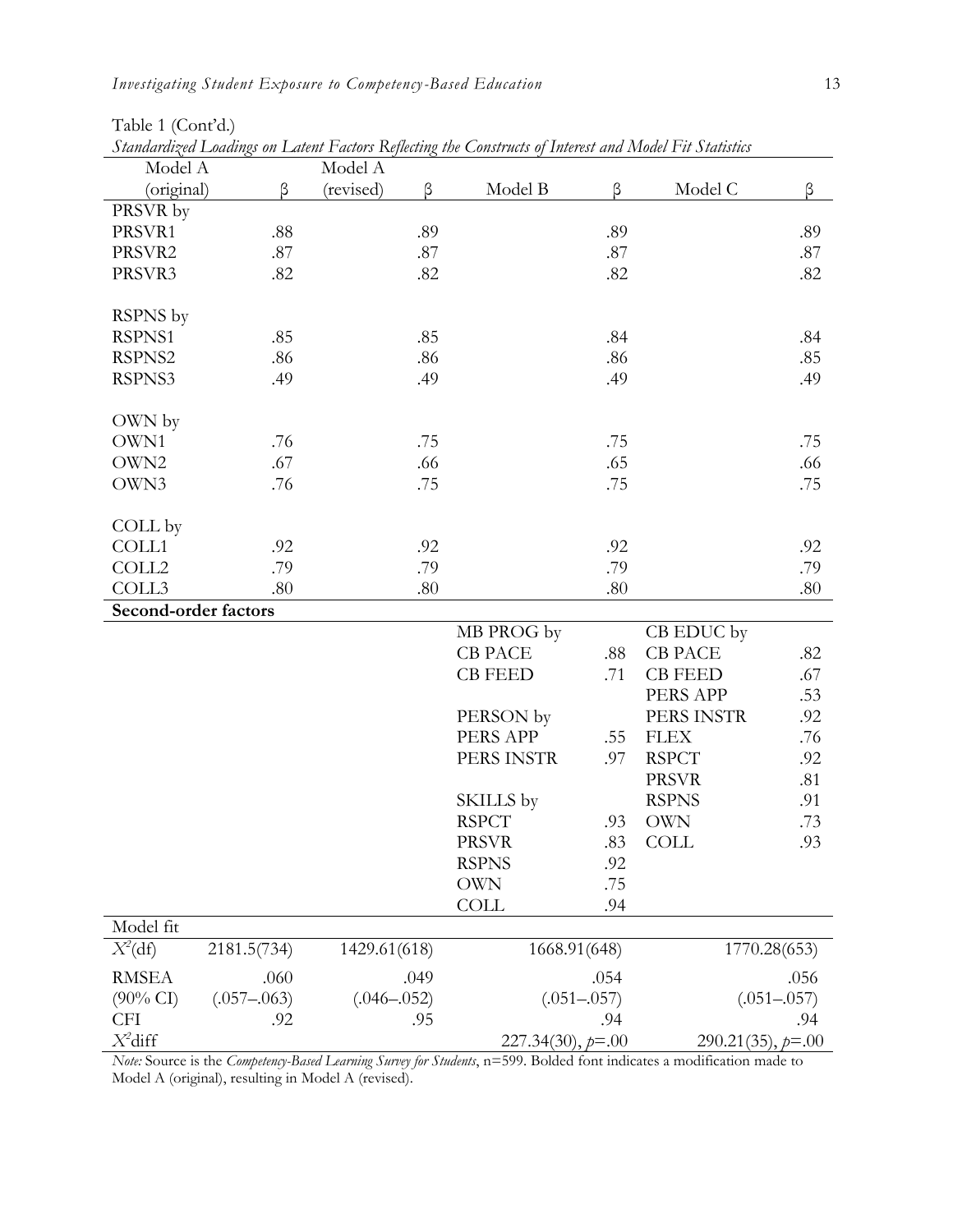Model B also fit the data well  $(\chi^2(648)=1668.91; CFI=.94; RMSEA=.05)$ . Given that Model B is nested within Model A, we used a chi-squared difference test to determine whether Model B fit the data as well as Model A. The result was significant ( $\chi^{2\text{diff}}$ =227.34,  $p$ =.00; see Table 1), suggesting that although both models fit the data well, Model A is preferred over Model B.

We also estimated an alternative second-order factor model (Model C; see Figure 1) in which all 10 first-order latent factors were modeled as indicators of one underlying second-order factor, which we might think of as representing *competency-based education*. Again, this model fit the data well  $(\chi^2(653)=1770.28; CFI=.94; RMSEA=.06)$ . Because Model C is also nested within Model A, we again used a chi-squared difference test to determine whether Model C fit the data as well as Model A. Here too, the result was significant ( $\chi^{2diff}$ =290.21,  $p$ =.00; see Table 1), indicating that Model A is also preferred over Model C.

Table 2

| Latent Factor Correlations and Reliabilities for Model A (Revised) |              |              |            |                |            |            |           |           |            |           |
|--------------------------------------------------------------------|--------------|--------------|------------|----------------|------------|------------|-----------|-----------|------------|-----------|
|                                                                    | 1            | 2            | 3          | $\overline{4}$ | 5          | 6          | 7         | 8         | 9          | 10        |
|                                                                    | $\rho = .75$ | $\rho = .75$ | $p = 0.83$ | $p = 0.83$     | $p = 0.85$ | $p = 0.75$ | $p = .75$ | $p = .74$ | $p = 0.81$ | $p = .75$ |
| 1 CB                                                               |              |              |            |                |            |            |           |           |            |           |
| PACE                                                               |              |              |            |                |            |            |           |           |            |           |
| 2CB                                                                |              |              |            |                |            |            |           |           |            |           |
| <b>FEED</b>                                                        | .63          |              |            |                |            |            |           |           |            |           |
| 3 PERS                                                             |              |              |            |                |            |            |           |           |            |           |
| APP                                                                | .56          | .31          |            |                |            |            |           |           |            |           |
| 4 PERS                                                             |              |              |            |                |            |            |           |           |            |           |
| <b>INSTR</b>                                                       | .84          | .63          | .53        |                |            |            |           |           |            |           |
| 5 FLEX                                                             | .74          | .50          | .63        | .80            |            |            |           |           |            |           |
| 6 RSPCT                                                            | .45          | .47          | .20        | .58            | .36        |            |           |           |            |           |
| 7 PRSVR                                                            | .70          | .54          | .43        | .85            | .66        | .80        |           |           |            |           |
| 8 RSPNS                                                            | .69          | .63          | .48        | .84            | .70        | .64        | .81       |           |            |           |
| 9 OWN                                                              | .79          | .63          | .34        | .73            | .54        | .59        | .75       | .79       |            |           |
| 10 COLL                                                            | .64          | .60          | .43        | .81            | .68        | .75        | .85       | .88       | .69        |           |

*Note:* Source is the *Competency-Based Learning Survey for Students*, n=599. All correlations significant at *p*≤.001.

In sum, the CFA results suggest that the correlated traits model (Model A), which included 10 latent factors reflecting different dimensions underlying each of the four elements described as essential to competency-based education, fit the data well. Further, all 10 latent factors were positively and significantly correlated. The second-order factor models (Models B and C), both of which are more consistent with a conceptualization of competency-based education as a bounded, distinct model for secondary schooling as opposed to a more arbitrary mix of various dimensions of instructional practice, also fit the data well. However, neither second-order factor model fit the data as well as the correlated traits model (Model A). We return to the implications of these results in the discussion.

#### **Construct Reliability**

To assess the internal consistency of each of the latent factors, we used the reliability coefficient (rho [ρ]) developed by Raykov (2001) and recommended (Brown, 2006; Raykov, 2001) for use in CFA analyses, particularly when factor indicators are categorical. Construct reliabilities above .70 are considered to reflect high internal consistency (Kline, 2000). All construct reliabilities in the revised Model A ranged from .74–.85 (see Table 2).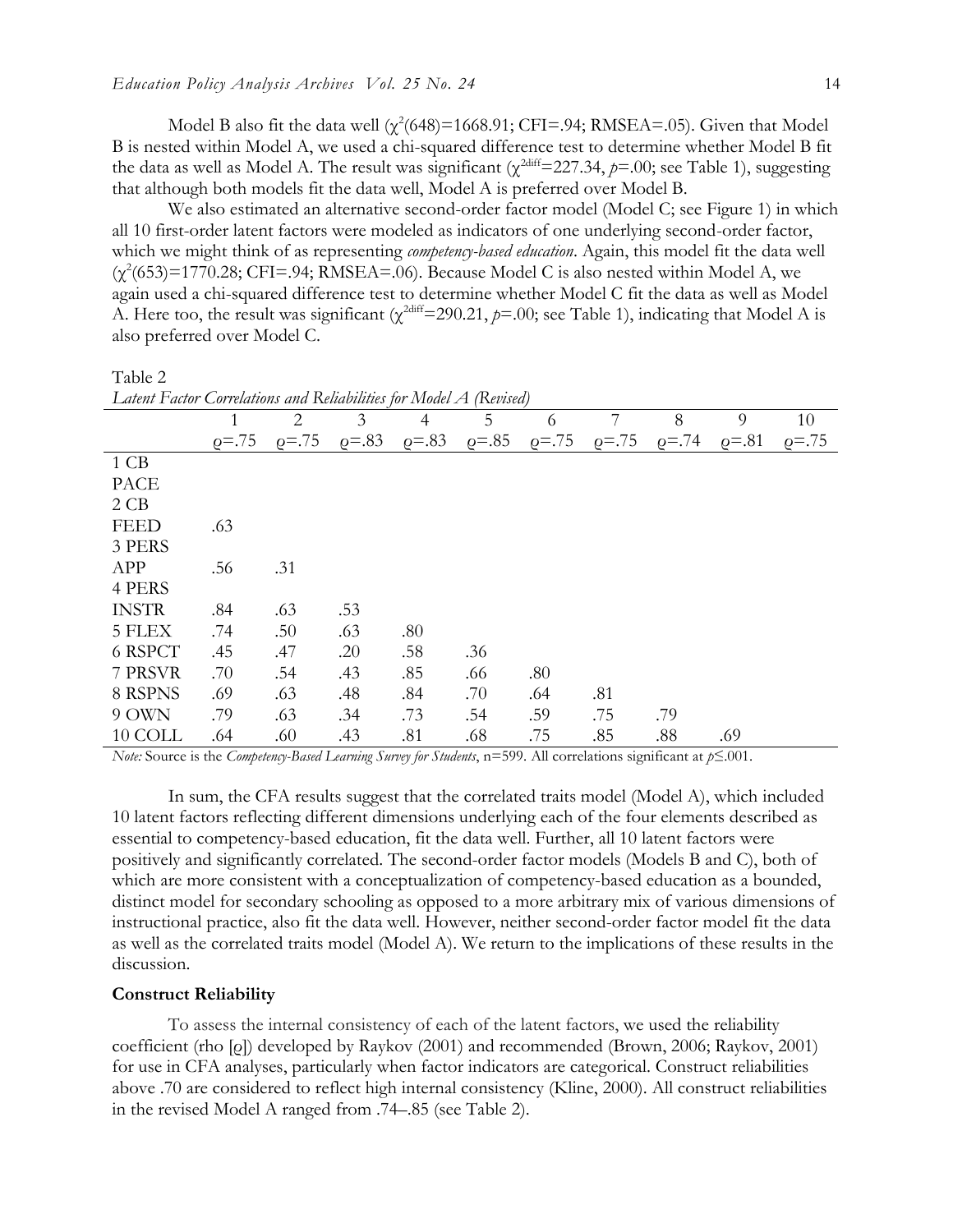## **Convergent and Divergent Construct Validity**

Within a construct validation framework, convergent validity reflects the notion that measures we would expect to be related are, in fact, related. In contrast, divergent validity reflects the idea that measures we would not expect to be related share only a weak or nonexistent relationship.

Perhaps the most robust evidence of convergent validity is obtained by examining how strongly the measures under study are related to previously established measures of the constructs of interest. Given that there are no existing reliable and valid measures of student exposure to competency-based education, we were not able to examine this kind of evidence. Although we were not able to examine correlations among measures of the *same* constructs, we did consider the direction and magnitude of the correlations among the latent factors we modeled as another way to explore convergent and divergent validity. Almost all correlations among the 10 latent factors were positive, moderate or strong, and statistically significant (see Table 2).

To explore divergent validity, we examined the correlations between each of the 10 latent factors and two additional survey items (see Table 3): "Students in my courses all work on the same assignment at the same time" and "My teachers spend most of class time giving a lecture or presentation to the whole class." These items were intended to capture the extent to which students reported exposure to practices associated with what is often described as a traditional approach to instruction, or one that is teacher-directed and assumes that students will all move through the same content at about the same pace (Wolfe, Steinberg, & Hoffman, 2013). We anticipated that as student exposure to the various dimensions of competency-based education increased, their exposure to more traditional instructional practices would decrease. Generally consistent with this expectation, all but one of the latent factors shared a negative or nonexistent relationship with both of these survey items. In one exception, the latent factor RSPCT shared a weak positive relationship with the item "Students in my courses all work on the same assignment at the same time."

#### Table 3

|             | $\sim$ approach to anstruction |                     |                                                                |  |  |       |        |
|-------------|--------------------------------|---------------------|----------------------------------------------------------------|--|--|-------|--------|
|             | CB.                            | CB.                 | PERS PERS FLEX RSPCT PRSVR RSPNS OWN COLL                      |  |  |       |        |
|             |                                | PACE FEED APP INSTR |                                                                |  |  |       |        |
| <b>Item</b> |                                |                     |                                                                |  |  |       |        |
|             |                                |                     | 1 $-18***$ $-01$ $-11***$ $-05$ $-14***$ $10*$ $-09*$ $-12**$  |  |  | .04   | $-.06$ |
|             |                                |                     |                                                                |  |  |       |        |
| <b>Item</b> |                                |                     |                                                                |  |  |       |        |
| 2           |                                |                     | $-15***$ $-11***$ $-06$ $-11***$ $-12***$ $-06$ $-19***$ $-08$ |  |  | $-06$ | $-10*$ |

*Correlations Between Latent Factors from Model A (Revised) and Two Survey Items Representing a Traditional Approach to Instruction*

*Note*: Source is the *Competency-Based Learning Survey for Students*, n=599. Item 1 wording is "Students in my courses all work on the same assignment at the same time" and Item 2 wording is "My teachers spend most of class time giving a lecture or presentation to the whole class" (response options for both are 0=Never, 1=Seldom, 2=Sometimes, 3=Often, 4=Always). *p*≤.05\*, *p*≤.01\*\*, *p*≤.001\*\*\*

The positive and moderate to strong correlations among most of the latent factors are potentially indicative of convergent validity, or the idea that measures that should be related are actually related. The negative correlations these factors shared with items representing a more traditional approach to teaching and learning are suggestive of divergent validity, or the idea that measures that should not be related are indeed not related. However, we note that these results are exploratory and somewhat difficult to interpret without additional research.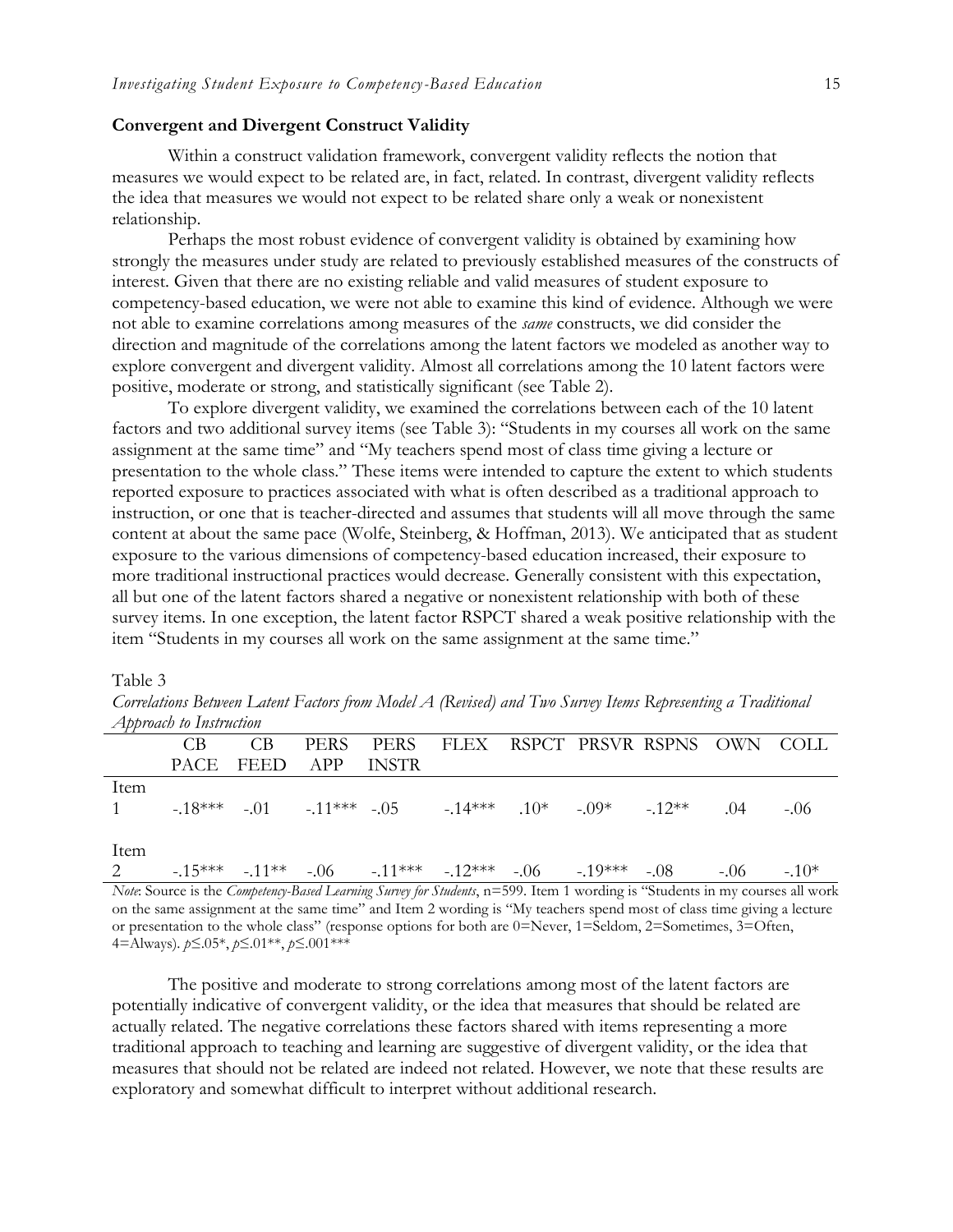#### **Construct Generalizability**

Another aspect of construct validity is generalizability (Messick, 1995). Multigroup CFA can be used to test whether the constructs of interest are generalizable across populations (Sass, 2011) or, in other words, whether the measures under study are invariant across populations. Although this step is often overlooked, it is important to establish measurement invariance (i.e., the same constructs can be measured in the same way across populations) before attempting to draw comparisons across different populations—for example, different schools—on the constructs of interest (Sass, 2011). This research used data from two different high schools, one that was just beginning to implement competency-based learning and one that had been competency-based for several years, providing an opportunity to test whether our measures were invariant across these two groups using multigroup CFA. Muthén and Asparouhov (2002) assert that in order to make meaningful comparisons of factor distributions across groups, a majority of the variables serving as latent factor indicators should have both threshold and loading invariance. The criteria suggested by Muthén and Asparouhov were satisfied (see Appendix for details), indicating that the measures in Model A (revised) were invariant across the two schools.

# **Discussion**

Interest in competency-based and other student-centered reforms at the secondary level continues to grow, but research lags behind (Freeland, 2014; Haynes et al., 2016). As one consequence, changes in educational policy and practice associated with the shift to competencybased education often lack empirical evidence. One obstacle for both researchers and practitioners interested in better understanding student experiences and outcomes under competency-based education has been the lack of tools that could be used to measure and study variation in implementation. Through the testing of a survey that captures student-reported exposure to hypothesized essential elements of competency-based education, this study begins to address the need for measurement instruments that will allow researchers to investigate how this ambitious, if somewhat nebulous, reform is actually being implemented, and with what consequence for student outcomes.

Overall, results from the confirmatory factor analyses indicated that the correlated traits model (Model A, revised) provided the best fit with the data. In this model, various dimensions of the four hypothesized elements of competency-based education were represented by 10 latent factors, all of which demonstrated high internal consistency. The model allowed for correlations among these 10 latent factors, but we did not group them into one or more higher-order factors. We also examined two second-order factor models. The first (Model B) modeled the first-order latent factors as indicators of second-order factors representing elements of competency-based education; the other (Model C) modeled all 10 first-order latent factors as indicators of a single competencybased education second-order factor. The second-order models reflected two ways of representing competency-based education as a bounded, distinct model for secondary schooling, as opposed to a more arbitrary mix of various dimensions of instructional practice (Model A). Although both second-order factors models fit the data well, results from chi-squared difference tests indicated that neither model provided a better fit to the data than Model A. Conceptually, these results indicate that the survey reliably captures distinct dimensions of instructional practice associated with competency-based education. But the results also indicate that these dimensions may not cluster together in a manner consistent with the description of competency-based education as a distinct model that can be distinguished from other approaches to secondary education. We return to this point below in discussing directions for both future research and policy.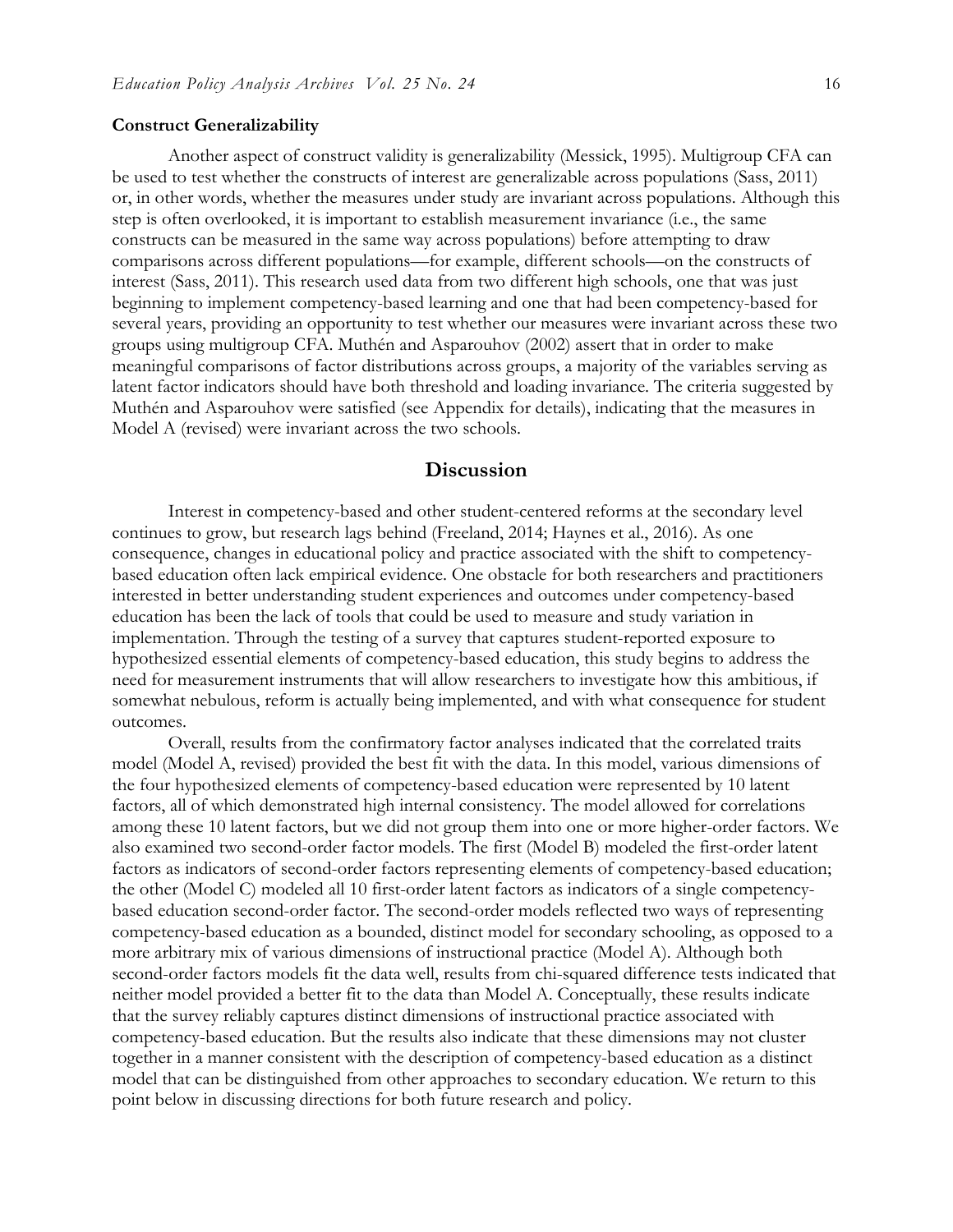With respect to construct validity, we worked closely with a group of six advisors that included practitioners and researchers with expertise in competency-based education to establish both face and content validity of the survey instrument. We also considered the extent to which our results provided preliminary evidence supporting convergent and divergent validity of the constructs operationalized in this research. Without existing reliable and valid measures of student exposure to elements of competency-based education, we were not able to examine how our measures correlated with other established measures, which would have provided the most robust evidence about convergent validity. We did, however, examine the direction and magnitude of correlations among the latent factors we modeled, and almost all of the correlations among the 10 latent factors were positive, moderate or strong, and statistically significant. Nonetheless, we emphasize that these results are exploratory. It is difficult to draw firm conclusions about construct validity, particularly given the limited empirical basis upon which to base expectations about the distinctive elements of competency-based education—including the component dimensions of those elements—and the relationships among them. As we discuss below, future research will be necessary to more comprehensively evaluate convergent and divergent validity and other aspects of construct validity.

For both practitioners and researchers, results from this research suggest that the survey offers a way to reliably measure and study variation in the implementation of practices commonly associated with competency-based education. Importantly, the survey provides a way to capture implementation from the student perspective. In the remaining sections, we outline implications for practice, for future research that can provide needed empirical evidence about a school reform model that is increasingly making its way into state and district policy, and, finally, we discuss implications for policy itself.

#### **Implications for Practice**

Given that student reports about their classroom experiences appear to be a particularly reliable source of information about instructional practice (Kane & Staiger, 2012), student-reported exposure to competency-based education may be especially useful as schools seek to understand and refine instruction. Results from student perception surveys such as this one can also provide feedback for the improvement of learning and instruction (Ferguson, 2010), and can be used to inform data-based decision making (Lai & Schildkamp, 2013). For example, where students report low exposure to particular dimensions of instructional practice associated with competency-based education, this could be useful feedback for teachers and schools as they work toward more consistent implementation of related practices. It may also be valuable for practitioners and policymakers to consider differences among particular student subgroups in their reported exposure to dimensions of competency-based education. Although competency-based education has been described as uniquely capable of addressing the academic and social-emotional needs of students who struggle under traditional systems of schooling, whether this is the case remains an open question (Lewis et al., 2014).

Further, either collectively or in collaboration with researchers, practitioners might also triangulate other sources of evidence about instructional practice, for example from classroom observations or staff surveys, with student-reported experiences. This type of analysis would provide better information about adherence, or the extent to which hypothesized elements of competencybased education are implemented as prescribed in the literature at both the classroom and school levels. Such an analysis would also provide information about the extent to which students' perceptions of instructional practices under competency-based education parallel the perceptions of their teachers. Instances of substantial misalignment between student and teacher perceptions about what is happening in the classroom would provide useful opportunities for school staff to reflect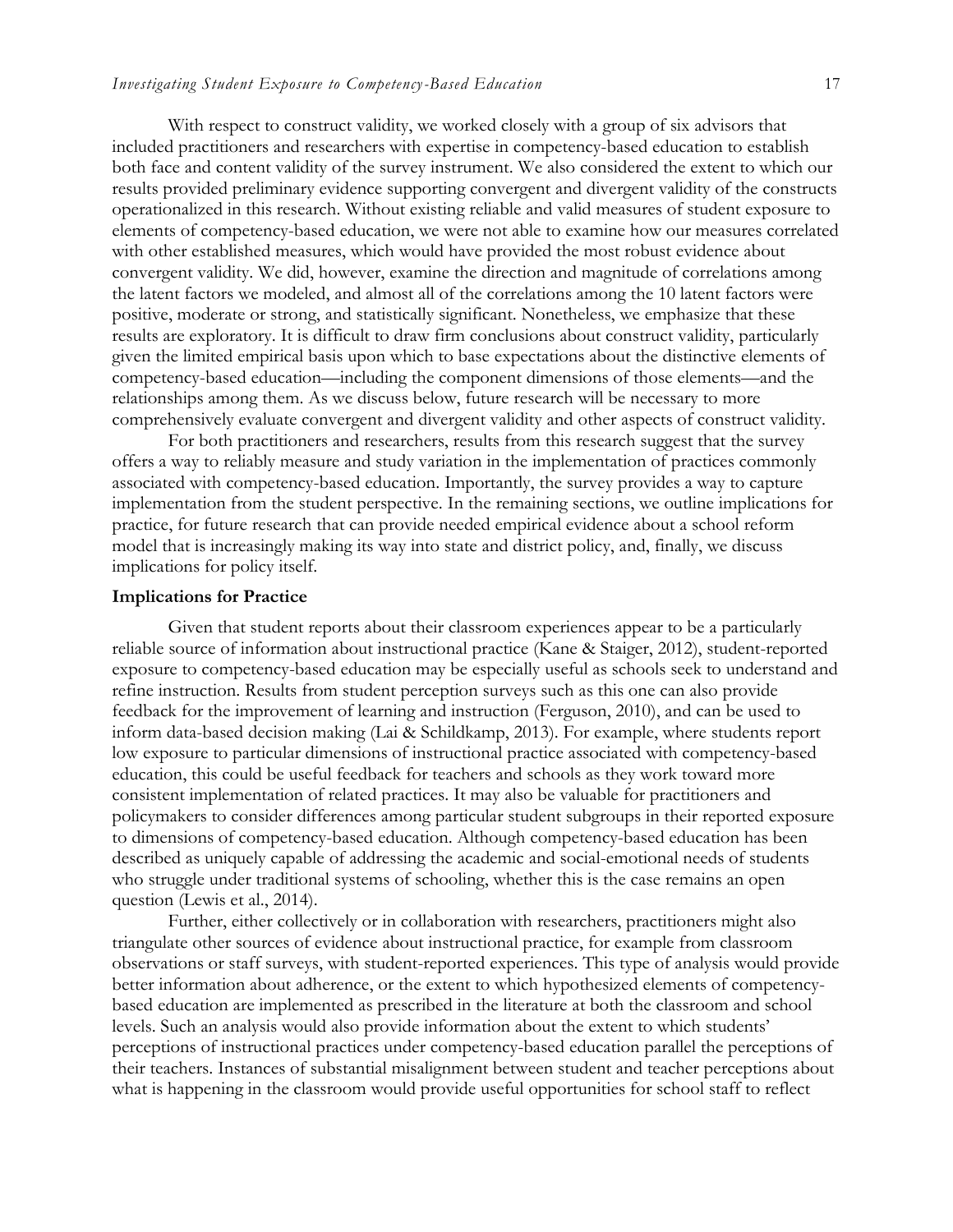together on the sources of this disconnect. Potential sources might include, for example, student and/or teacher over- or underreporting of competency-based instructional practices or nuances in the wording of student survey items.

#### **Implications for Research**

With respect to future research, a next step should be to administer this survey across more schools both to assess reliability within schools and to measure variation in how students experience competency-based education among schools and districts. As noted above, subsequent survey administration could be carried out in conjunction with qualitative research, including both observations and interviews in schools, to document the existence of certain practices and compare these data with student feedback. Combining student survey administration with qualitative data collection could also prove valuable for evaluating how much variation in student responses derives from measurement issues as opposed to real variation in their classroom and school experiences.

There is also a need for continued research investigating the program differentiation aspect of implementation fidelity, or the degree to which the essential elements of competency-based education are distinguishable from each other and from other programs. We considered program differentiation in this research by comparing how well three potential ways of modeling competency-based education implementation fit the observed data. The initial second-order model conceptualized the individual dimensions as reflecting underlying elements of competency-based education, and the other second-order model conceptualized these dimensions as reflecting a singular underlying "competency-based education" construct. While both second-order models fit the data well, neither fit the data as well as the initial model in which the dimensions of each element were modeled as correlated but separate. On the one hand, it is possible that we have not fully captured the elements of competency-based education through the dimensions we measure and, were we able to do so, we would find that the separate dimensions (i.e., first-order factors) actually are better modeled as representing one or more of the hypothesized elements (i.e., second-order factors). On the other hand, the results may instead suggest that these dimensions do not cluster together in a manner that supports the conceptualization of competency-based education as a distinct model with four constituent elements. In other words, competency-based education may actually unfold as a more arbitrary mix of instructional practices that, at the level of implementation, are combined in ways that can't necessarily be distinguished from other models for secondary education—a possibility consistent with research indicating that whole-school models often lack the specificity required to achieve, and to measurably detect, high implementation fidelity (Desimone, 2002; O'Donnell, 2008).

Based on these findings, future research on program differentiation might use this survey with students from a larger sample of schools to study whether elements described as essential to competency-based education actually constitute a coherent and distinct model for secondary education. This could include studies that administer the survey both with students in schools that have adopted a competency-based model and with students in schools that have not adopted this approach. Survey administration with both types of students would provide evidence about the extent to which the survey can be used not only to distinguish among schools demonstrating different levels of implementation fidelity, but also to distinguish between schools that have and have not adopted a competency-based approach. Student survey results could also be compared with information collected through other modes (e.g., teacher surveys, classroom observations) in order to examine whether different sources of information about program differentiation, and about other aspects of implementation fidelity, provide similar or different results.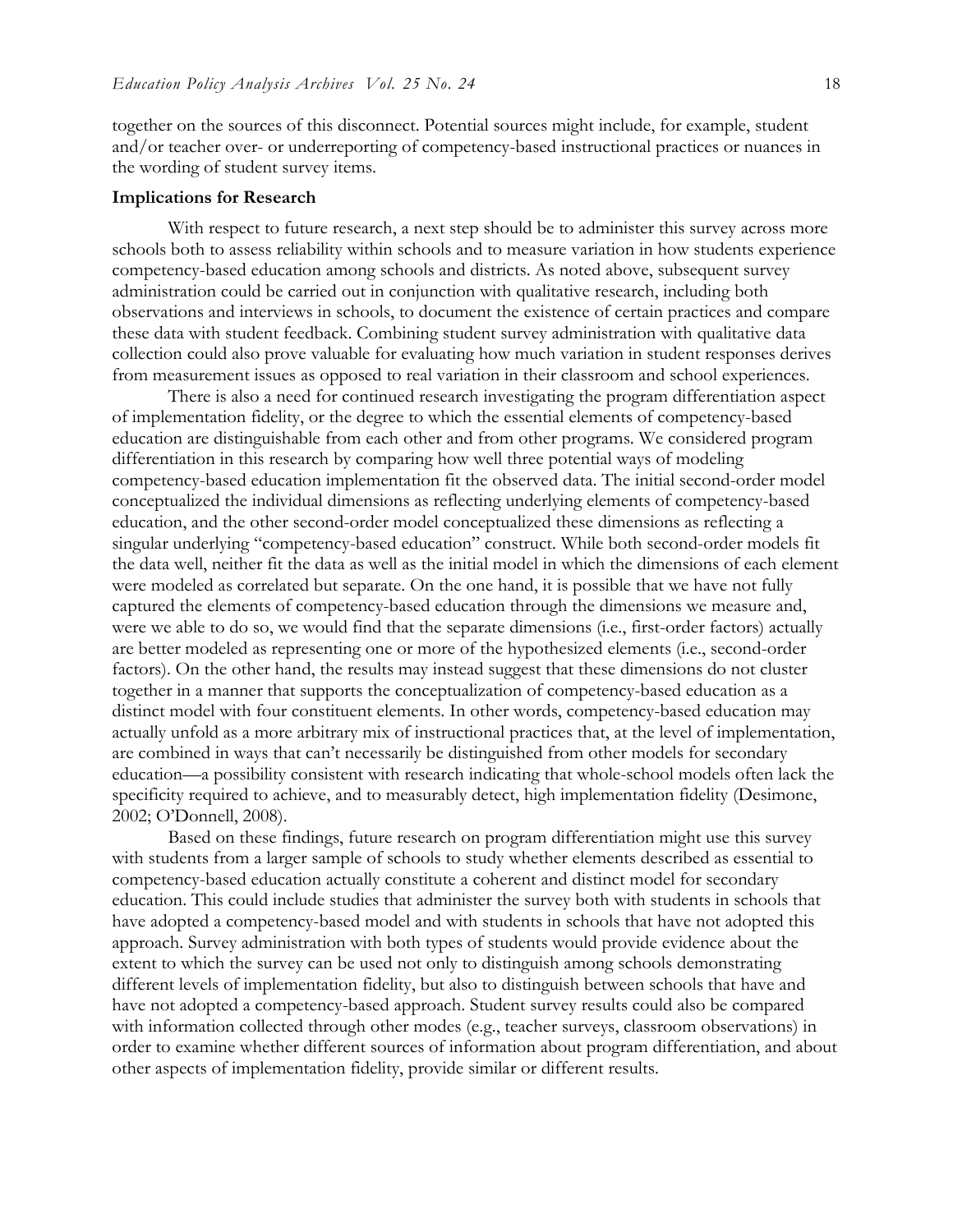Future research should also continue to explore the validity of constructs reflecting student exposure to hypothesized elements of competency-based education, including the validity of constructs that attempt to combine these elements into one overall measure of competency-based education implementation. In the absence of previously established valid and reliable measures of student exposure to competency-based education, our efforts to assess construct validity were limited to examining the direction and magnitude of correlations among the first-order latent factors as a way to consider convergent validity. Almost all correlations among the 10 latent factors, which reflect different dimensions of the hypothesized competency-based education elements, were positive, moderate or strong, and statistically significant. Yet, we emphasize that these results are exploratory and difficult to interpret without additional research. A correlation between two measures provides a somewhat ambiguous signal about convergent and divergent validity given the potential influences of both trait and method variance (Furr & Bacharach, 2013). A strong correlation may indicate that two measures share trait variance, meaning that the constructs that they are intended to measure share something in common. However, a strong correlation could also indicate that the two measures share method variance, indicating that they are correlated primarily because they use the same method of measurement. Future research using multi-trait, multi-method techniques (Widaman, 1985) could investigate whether factors defined by different measures (e.g., online survey, paper/pencil survey) of the same trait (e.g., dimensions of competency-based education) support the validity of the measures reported here, and also whether factors defined by different traits but measured with the same method argue for method effects.

Ultimately, construct validation involves a perpetual process of refining both theory and measurement (Westen & Rosenthal, 2003). A more comprehensive analysis of construct validity with respect to competency-based education will require continued research, including iterative refinement of both theory and measurement. This should include, for example, collecting longitudinal data to facilitate the investigation of predictive validity, which will also require specificity about the outcomes we should expect to be especially impacted by exposure to competency-based education. At the secondary level, competency-based education is typically proposed as a reform to improve students' college and career readiness—but what does this mean, specifically? For example, is competency-based education intended to improve academic achievement as measured by standardized assessments, performance on college entrance exams, or other measures of college and career readiness, including social and emotional outcomes such as engagement and intrinsic motivation? Or is it intended to impact all of the above?

Finally, this survey, which reliably captures student exposure to various dimensions of instructional practice associated with competency-based education, might be used to more carefully investigate the relationship between implementation and student outcomes. A handful of studies in recent years have attempted to estimate the impact of various student-centered approaches, including competency-based, personalized, student-centered, and "deeper" learning approaches (Haynes et al., 2016; Steele et al., 2014; Zeiser, Taylor, Rickles, Garet, & Segeritz, 2014). Yet these studies have yielded limited knowledge about the effects of competency-based education due to considerable variation in its implementation. For example, in one recent study (Haynes et al., 2016), designed to compare outcomes among students in schools identified *a priori* as competency-based or non-competency-based, the researchers found this to be a problematic distinction. Instructional practices commonly associated with competency-based education in the literature varied substantially *within* competency-based schools; moreover, these same practices were also evident, and similarly variable, in schools identified as non-competency-based. The researchers concluded that competency-based education cannot be characterized as a present/non-present phenomenon. Rather than treating the implementation of competency-based education as a dichotomous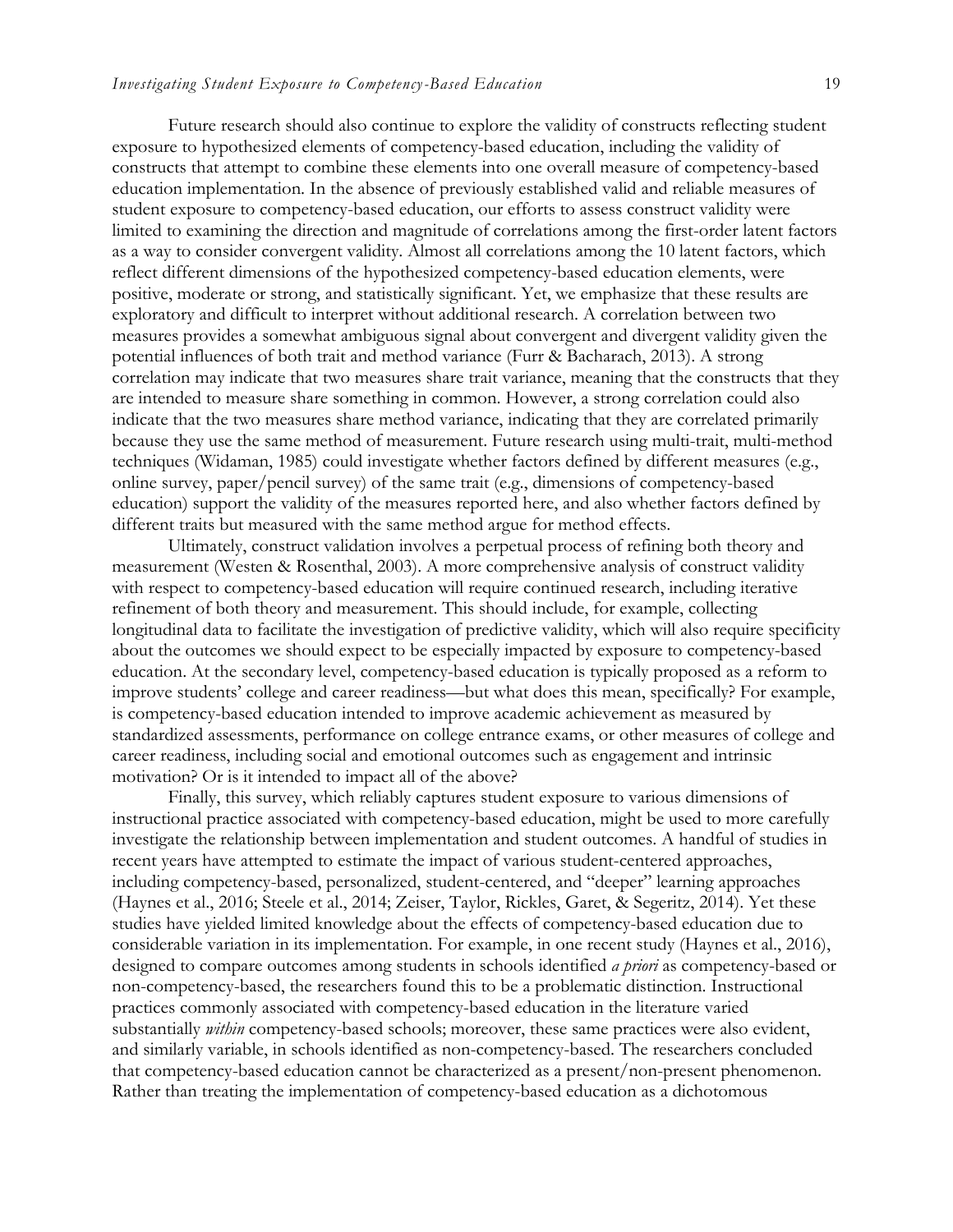designation, future research might use the survey described in this study to investigate how the nature and extent of student exposure to competency-based education impacts student outcomes.

#### **Implications for Policy**

Although policy prescriptions are best informed by a cumulative body of evidence, rather than by any single study (McDonnell, 2000), the results from this research, while preliminary, suggest several directions for policy.

First, we see a need for policy at national, state, and local levels to establish greater precision in the language used to define competency-based education and its key elements. As Hess (2016) notes, the school reform landscape is littered with words that have been stripped of meaning, which is true, to varying degrees, about many of the terms used to define elements of competency-based education, and to define student-centered reforms more generally. Ultimately, the lack of clarity in what such placeholders mean avoids complicated questions (Hess, 2016), including questions about how to coherently define and successfully implement changes in policy and practice, and about how to measure and evaluate these changes and their implications for students. As noted earlier, imprecision in the language used to describe and define competency-based education and related approaches is accompanied by wide variability within and across schools and districts in how competency-based policies and practices are conceived and implemented. Thus, it is perhaps not surprising that our results did not necessarily support the conceptualization of competency-based education as a distinct model with four constituent elements, at least as these elements have currently been defined.

Second, the results, which raise numerous questions for future research, highlight the fact that greater empirical evidence about the nature and effectiveness of competency-based education is needed to inform both policy and advocacy at both the national and state levels. Most U.S. states have now authorized at least some flexibility for local education agencies to link the completion of academic credit to demonstration of proficiency rather than simply to seat time (Carnegie Foundation for the Advancement of Teaching, 2014). Yet, there remains little available empirical evidence about the effect of competency-based education on student outcomes (Freeland, 2014; Haynes et al, 2016; Le et al., 2014). Moving forward, policies at all levels of the education system related to competency-based education would benefit from a stronger grounding in evidence from a variety of sources and using a range of methods. Related, proponents of competency-based and other student-centered educational reforms can best support sound policy by engaging in evidencedriven advocacy—even, or perhaps especially, when the evidence challenges prevailing assumptions about how well these reforms work (McCarthy, 2016).

Third, the results draw attention to the fact that input from students is an important source of information as state and especially district policymakers seek to understand how competencybased education is being implemented in the classroom, and student voices can provide guidance about where changes in policy might be necessary. Recent research about the use of student perception surveys to gather data about students' classroom experiences has demonstrated that student surveys may provide particularly consistent feedback about what is happening in the classroom (Balch, 2012; Ferguson, 2012; Kane & Staiger, 2012), offering an important source of information about implementation. While much of this previous research has been situated in the literature on teacher evaluation, we believe the survey studied in this research is best used not as an accountability tool, but rather as a source of information about where changes in policy may be needed to clarify the defining features of competency-based education and to support implementation. For example, during our discussions with each of the participating districts about their survey results, leaders and teachers identified specific patterns that, from their perspective,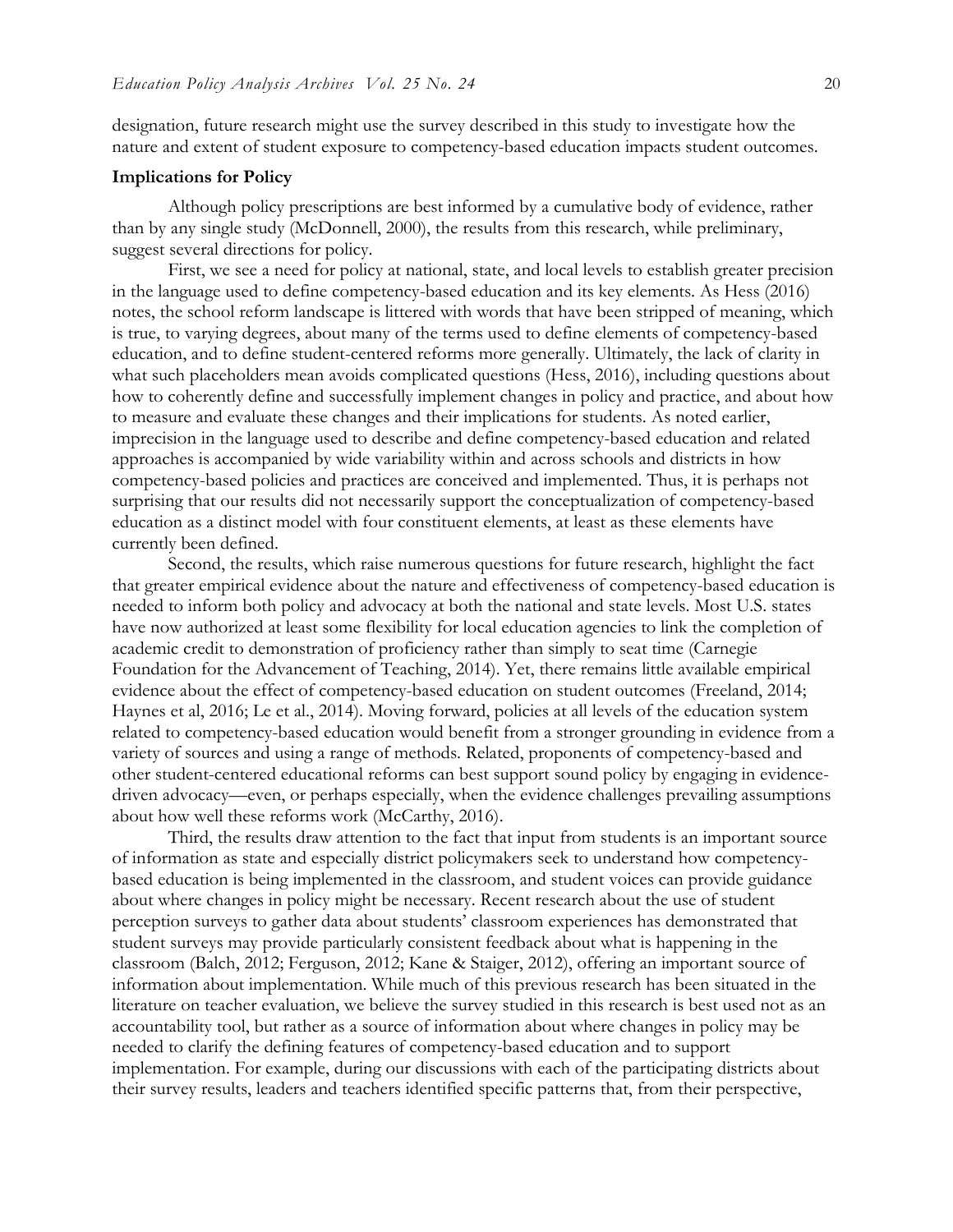indicated a need for both changes in policy and changes in how existing policies were communicated to teachers and students.

Finally, we remind the reader that policy changes, while necessary, are almost certainly insufficient to achieve successful implementation of competency-based education. As Spady and Mitchell (1977) wisely advised several decades ago, doing so will also require attending to the social order of the school, for example by developing a sense of ownership for the proposed implementation among students, staff, and parents, by providing rewards to teachers and students for risking new approaches to their respective roles, and by encouraging greater authenticity in the relationships and goals of students and teachers.

# **Conclusion**

Recent evidence from a nationally representative sample of high school graduates indicates that almost half of U.S. high school students complete neither a college- or career-ready course of study (Bromberg & Theokas, 2016). Policymakers, employers, and the public voice concerns that America's youth are graduating without the skills and knowledge needed for postsecondary success. In response, many states and districts are turning to competency-based education policies and other so-called student-centered reforms as a strategy to ensure student readiness for college-level work and the workforce.

As competency-based and other student-centered reforms increasingly make their way into policy, empirical research lags behind. Research must keep pace with changes in policy and practice by providing evidence about both the implementation and the effects of competency-based reforms. This should include research that builds upon the current study to investigate the link between student-reported exposure to competency-based education and student outcomes.

# **References**

Alliance for Excellent Education. (2012). *What about deeper learning?* Washington, DC: Author.

- Balch, R. T. (2012). *The validation of a student survey on teacher practice*. Nashville, TN: Vanderbilt University.
- Beatty, P. C., & Willis, G. B. (2007). Research synthesis: The practice of cognitive interviewing. *Public Opinion Quarterly*, *71*(2), 287-311.<https://doi.org/10.1093/poq/nfm006>
- Berman, P., & McLaughlin, M. W. (1976). Implementation of educational innovation. *Educational Forum*, *40*(3), 344-370.<https://doi.org/10.1080/00131727609336469>
- Bill & Melinda Gates Foundation. (2015). *Personalized learning: What is it?* Seattle, WA: Author.
- Bromberg, M., & Theokas, C. (2016) *Meandering toward graduation: Transcript outcomes of high school graduates*. Washington, DC: Education Trust.
- Brown, M. (1994). An introduction to the discourse on competency-based training (CBT). In F. Patrick, D. Tate, & S. Wright (Eds.), *A collection of readings related to competency-based training* (pp. 1-17). Geelong, Victoria: Deakin University.
- Brown, T. A. (2006). *Confirmatory factor analysis for applied research.* New York: Guilford.
- Carnegie Foundation for the Advancement of Teaching. (2014). *50-state scan of course credit policies* [working draft]. Stanford, CA: Author.
- Competency Works. (2014). *What is competency education?* Vienna, VA: International Association for K-12 Online Learning.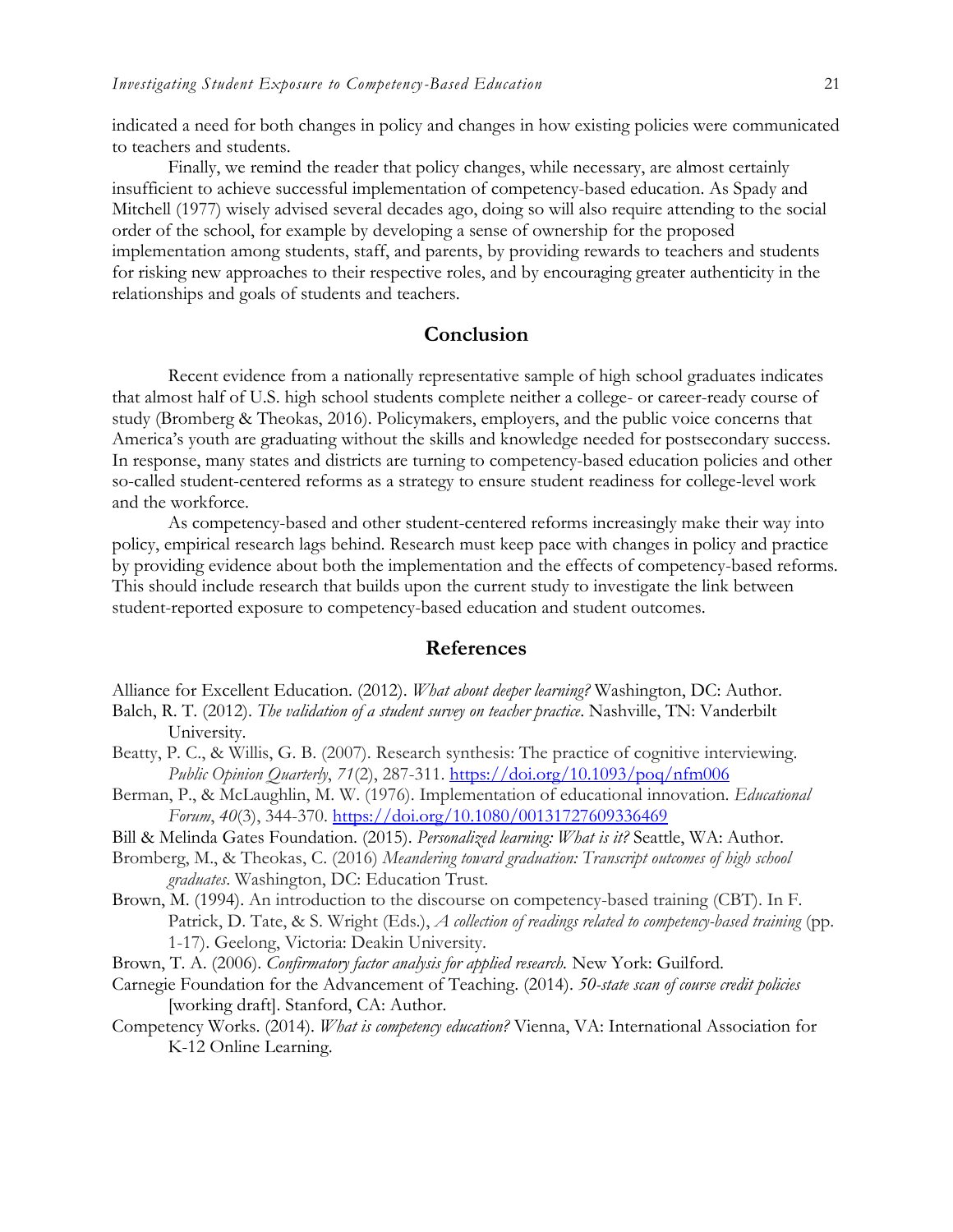- Curran, P. J., West, S. G., & Finch, J. F. (1996). The robustness of test statistics to nonnormality and specification error in confirmatory factor analysis. *Psychological methods*, *1*(1), 16. <https://doi.org/10.1037/1082-989X.1.1.16>
- Dane, A. V., & Schneider, B. H. (1998). Program integrity in primary and early secondary prevention: Are implementation effects out of control? *Clinical Psychology Review*, *18*(1), 23-45. [https://doi.org/10.1016/S0272-7358\(97\)00043-3](https://doi.org/10.1016/S0272-7358(97)00043-3)
- Desimone, L. M. (2002). How can comprehensive school reform models be successfully implemented? *Review of Educational Research*, *72*(3), 433-479. <https://doi.org/10.3102/00346543072003433>
- Dewey, J. (1938). *Education and experience*. Eastford, CT: Martino Fine Books.
- Durlak, J. A., & DuPre, E. P. (2008). Implementation matters: A review of research on the influence of implementation on program outcomes and the factors affecting implementation. *American Journal of Community Psychology*, *41*(3-4), 327-350.<https://doi.org/10.1007/s10464-008-9165-0>
- Dusenbury, L., Branningan, R., Falco, M., & Hansen, W. B. (2003). A review of research on fidelity of implementation: Implications for drug abuse prevention in school settings. *Health Education Research*, *18*(2), 237-256.<https://doi.org/10.1093/her/18.2.237>
- Farrington, C. A., Roderick, M., Allensworth, E., Nagaoka, J., Keyes, T. S., Johnson, D. W., & Beechum, N. O. (2012). *Teaching adolescents to become learners: The role of noncognitive factors in shaping school performance—A critical literature review*. Chicago, IL: Consortium on Chicago School Research.
- Ferguson, R. F. (2010). *Student perceptions of teaching effectiveness*. Cambridge, MA: National Center for Teacher Effectiveness and the Achievement Gap at Harvard University.
- Ferguson, R. F. (2012). Can student surveys measure teaching quality? *Phi Delta Kappan*, *94*(3), 24-28. [ttps://doi.org/10.1177/003172171209400306](https://doi.org/10.1177/003172171209400306)
- Ford, K. (2014). *Competency-based education: History, opportunities, and challenges*. Adelphi, MD: Center for Innovation in Learning and Student Success at University of Maryland.
- Fowler, F. J. (2008). *Survey research methods* (4th ed.). Thousand Oaks, CA: Sage.
- Freeland, J. F. (2014, August 28). Why is competency-based education so hard to study? [Web log.] Retrieved from<http://educationnext.org/competency-based-education-hard-study/>
- Furr, R. M., & Bacharach, V. R. (2013) *Psychometrics: An introduction.* Los Angeles, CA: SAGE Publications.
- Haynes, E., Zeiser, K., Surr, W., Hauser, A., Clymer, L., Walston, J., Bitter, C., & Yang, R. (2016). *Looking under the hood of competency-based education: The relationship between competency-based education practices and students' learning skills, behaviors, and dispositions*. Quincy, MA: Nellie Mae Education Foundation.
- Hess, F. (2016, December 29). Seven reflections on school reform in 2017. [Web log.] Retrieved from

[http://blogs.edweek.org/edweek/rick\\_hess\\_straight\\_up/2016/12/seven\\_reflections\\_on\\_sc](http://blogs.edweek.org/edweek/rick_hess_straight_up/2016/12/seven_reflections_on_school_reform_in_2017.html) hool reform in 2017.html

- Hu, L. T., & Bentler, P. M. (1999). Cutoff criteria for fit indexes in covariance structure analysis: Conventional criteria versus new alternatives. *Structural equation modeling: A multidisciplinary journal*, *6*(1), 1-55.<https://doi.org/10.1080/10705519909540118>
- Jobs For the Future. (2014). *Putting students at the center: A reference guide*. Boston, MA: Author.
- Kallick, B. O., & Costa, A. L. (2009). *Habits of mind across the curriculum: Practical and creative strategies for teachers*. Alexandria, VA: Association for Supervision and Curriculum Development.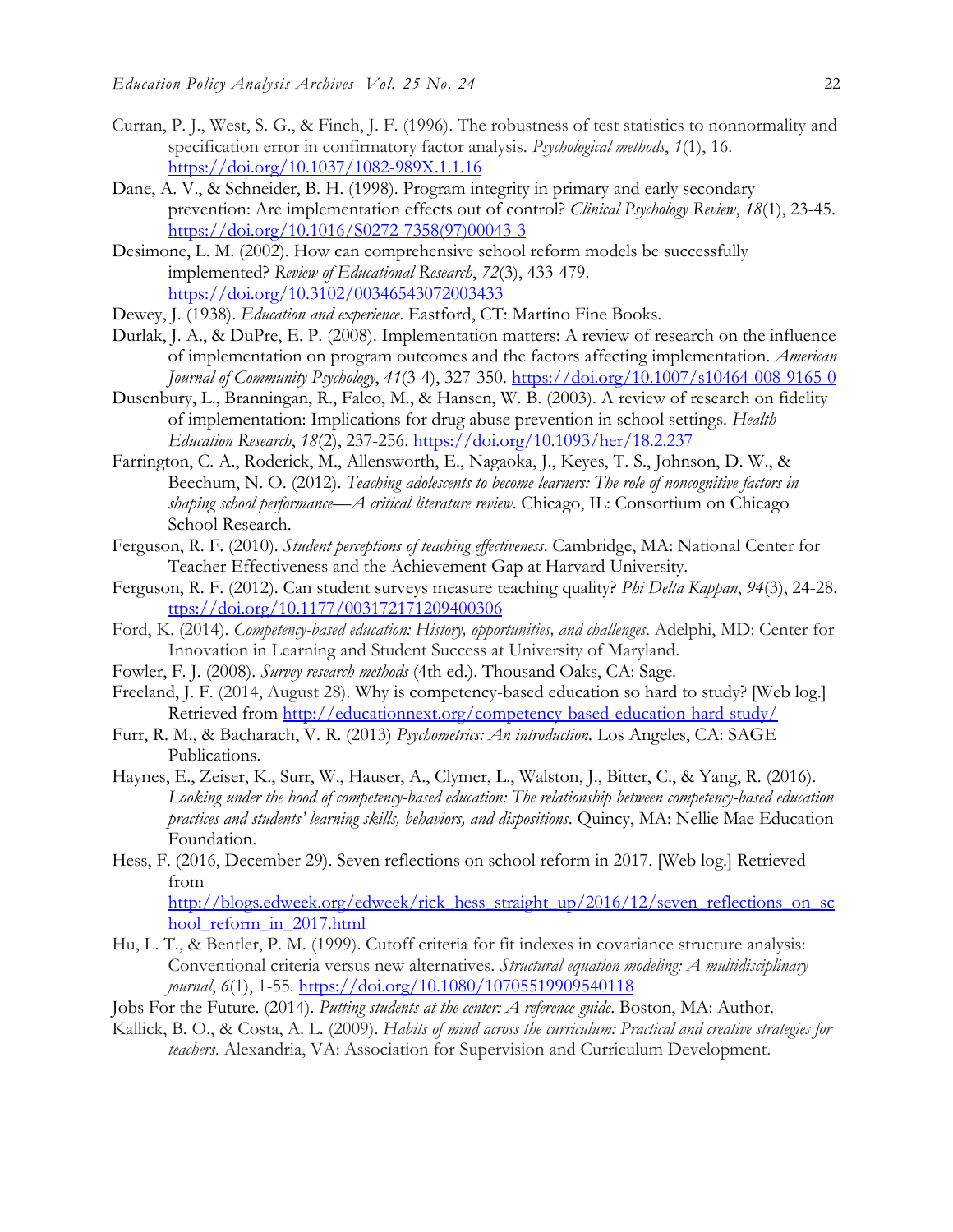- Kane, T. J., & Staiger, D. O. (2012). *Gathering feedback for teaching: Combining high-quality observations with student surveys and achievement gains.* Research Paper. MET Project. Seattle, WA: Bill & Melinda Gates Foundation.
- Kline, P. (2000). *The handbook of psychological testing* (2nd ed.). London: Routledge.
- Lai, M. K., & Schildkamp, K. (2013). Data-based decision making: An overview. In K. Schildkamp, M. K. Lai & L. Earl (Eds.), *Data-based decision making in education* (pp. 9-21). Dordrecht, Netherlands: Springer. [https://doi.org/10.1007/978-94-007-4816-3\\_2](https://doi.org/10.1007/978-94-007-4816-3_2)
- Le, C., Wolfe, R. E., & Steinberg, A. (2014). *The past and the promise: Today's competency education movement.* Boston, MA: Jobs For the Future.
- Lewis, M. W., Eden, R., Garber, C., Rudnick, M., Santibañez, L., & Tsai, T. (2014). *Equity in competency education: Realizing the potential, overcoming the obstacles.* Boston, MA: Jobs for the Future.
- Marion, S., & Leather, P. (2015). Assessment and accountability to support meaningful learning. *Education Policy Analysis Archives*, *23*(9), 1-19. <http://dx.doi.org/10.14507/epaa.v23.1984>
- McCarthy, P. T. (2016, January 6). Evidence at the crossroads pt. 7: Using evidence to do the most good, even when it reveals an "inconvenient truth." [Web log.] Retrieved from [http://wtgrantfoundation.org/evidence-at-the-crossroads-pt-7-using-evidence-to-do-the](http://wtgrantfoundation.org/evidence-at-the-crossroads-pt-7-using-evidence-to-do-the-most-good-even-when-it-reveals-an-inconvenient-truth)[most-good-even-when-it-reveals-an-inconvenient-truth](http://wtgrantfoundation.org/evidence-at-the-crossroads-pt-7-using-evidence-to-do-the-most-good-even-when-it-reveals-an-inconvenient-truth)
- McDonald, R. P., & Ho, M. H. R. (2002). Principles and practice in reporting structural equation analyses. *Psychological methods*, *7*(1), 64-82.<https://doi.org/10.1037/1082-989X.7.1.64>
- McDonnell, L. M. (2000). *From research findings to policy advice: A guide for AERA members*. Washington, DC: American Educational Research Association.
- Messick, S. (1995). Validity of psychological assessment: Validation of inferences from persons' responses and performances as scientific inquiry into score meaning. *American Psychologist*, *50*(9), 741-749.<https://doi.org/10.1037/0003-066X.50.9.741>
- Muthén, B. O., & Asparouhov, T. (2002). *Latent variable analysis with categorical outcomes: Multiple-group and growth modeling in mplus*. (Web Note No. 4). Los Angeles: Mplus.
- Muthén, L. K., & Muthén, B. O. (2016). *Mplus user's guide*. Los Angeles, CA: Muthén & Muthén.
- National Center on Time & Learning. (2011). *Learning time in America: Trends to reform the American school calendar*. Boston, MA: Author.
- O'Donnell, C. L. (2008). Defining, conceptualizing, and measuring fidelity of implementation and its relationship to outcomes in k-12 curriculum intervention research. *Review of Educational Research*, *78*(1), 33-84.<https://doi.org/10.3102/0034654307313793>
- Patrick, S., & Sturgis, C. (2013). *Necessary for success: Building mastery of world class skills. A state policymaker's guide to competency education*. Vienna, VA: International Association for K-12 Online Learning.
- Raykov, T. (2001). Estimation of congeneric scale reliability via covariance structure analysis with nonlinear constraints. *British Journal of Mathematical and Statistical Psychology*, *54*, 315-323. <https://doi.org/10.1348/000711001159582>
- Rea, L. M., & Parker, R. A. (2005). *Designing and conducting survey research: A comprehensive guide*. San Francisco: Jossey-Bass.
- Ryan, S., & Cox, J. D. (2016). *Guide to the competency-based learning survey for students* (REL 2016–165). Washington, DC: U.S. Department of Education, Institute of Education Sciences, National Center for Education Evaluation and Regional Assistance, Regional Educational Laboratory Northeast & Islands.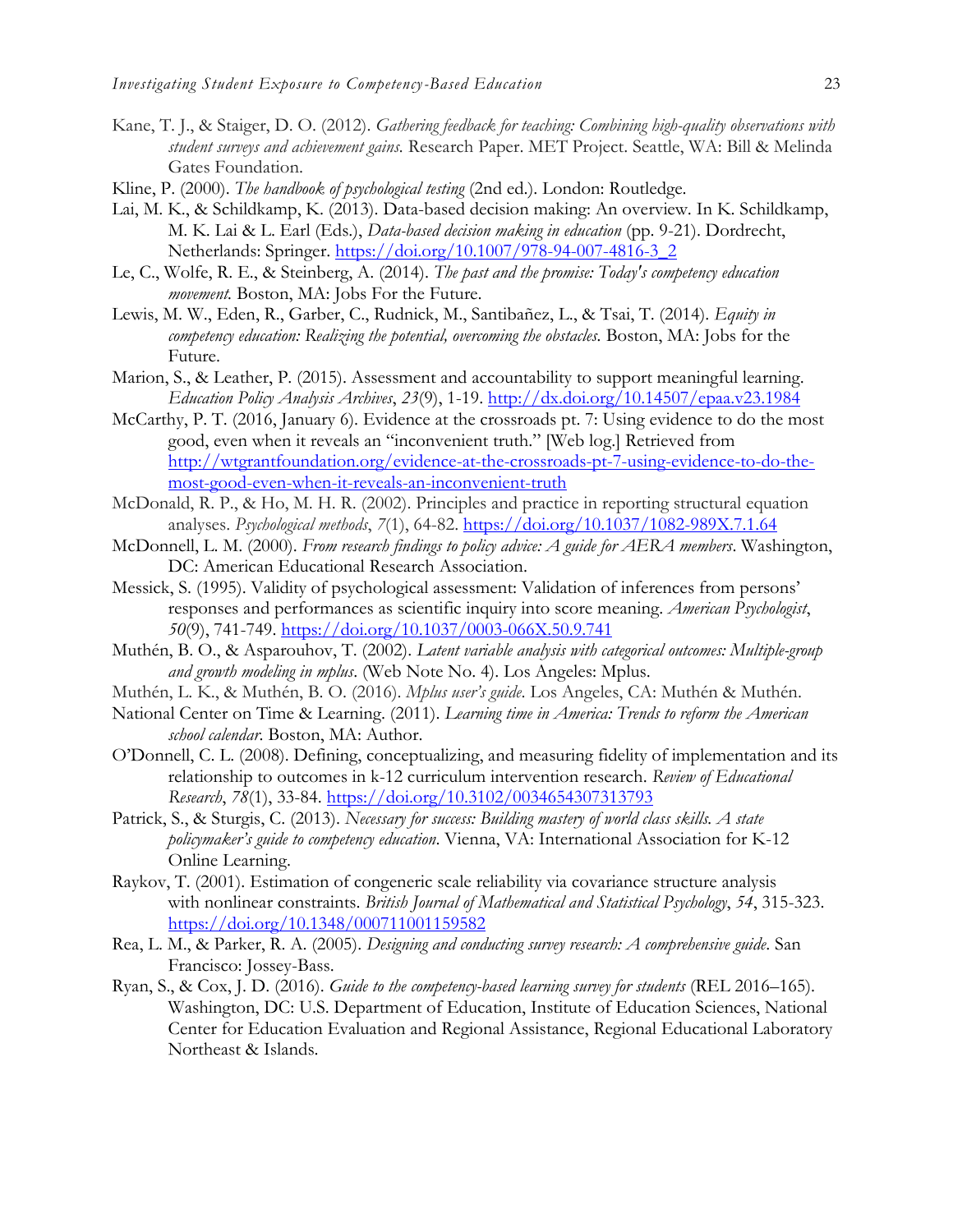- Sass, D. A. (2011). Testing measurement invariance and comparing latent factor means within a confirmatory factor analysis framework. *Journal of Psychoeducational Assessment*, *29*(4), 347-363. <https://doi.org/10.1177/0734282911406661>
- Scheopner-Torres, A. S., Brett, J., & Cox, J. D. (2015). *Competency-based learning: Definitions, policies, and implementation.* Waltham, MA: Regional Educational Laboratory Northeast & Islands at Education Development Center.
- Spady, W. G. (1977). Competency-based education: A bandwagon in search of a definition. *Educational Researcher*, *6*(1), 9-14.<https://doi.org/10.3102/0013189X006001009>
- Spady, W. G., & Mitchell, D. E. (1977). Competency-based education: Organizational issues and implications. *Educational Researcher*, *6*(2), 9-15.<https://doi.org/10.3102/0013189X006002009>
- Steele, J. L., Lewis, M. W., Santibañez, L., Faxon-Mills, S., Rudnick, M., Stecher, B. M., & Hamilton, L. S. (2014). *Competency-based education in three pilot programs: Examining implementation and outcomes*. Santa Monica, CA: RAND Corporation.
- Stevens, J. P. (2009). *Applied multivariate statistics for the social sciences* (5<sup>th</sup> ed.). New York: Routledge.
- Stump, E., & Silvernail, D. (2015). *Proficiency-based diploma systems in Maine: Implementing district-level high school graduation policies*. Portland, ME: University of Southern Maine, Center for Education Policy, Applied Research and Evaluation.
- Sturgis, C. (2014). *Progress and proficiency: Redesigning grading for competency education*. Vienna, VA: International Association for K-12 Online Learning.
- Sturgis, C. (2016). *Reaching the tipping point: Insights on advancing competency education in New England.*  Vienna, VA: International Association for K-12 Online Learning.
- Sturgis, C., & Patrick, S. (2010). *When success is the only option: Designing competency-based pathways for next generation learning*. Vienna, VA: International Association for K-12 Online Learning.
- United States Department of Education. (2011, May). *Increasing educational productivity: Innovative approaches and best practices.* [Web log.] Retrieved from [http://blog.ed.gov/2011/05/increasing-educational-productivity-innovative-approaches](http://blog.ed.gov/2011/05/increasing-educational-productivity-innovative-approaches-best-practices/)[best-practices/](http://blog.ed.gov/2011/05/increasing-educational-productivity-innovative-approaches-best-practices/)
- Weise, M. (2014, November). *Is there any difference between competency-based education and mastery-based learning?* [Web log post.] Retrieved from [http://www.competencyworks.org/higher](http://www.competencyworks.org/higher-education-2/is-there-any-difference-between-competency-based-education-and-mastery-based-learning/)[education-2/is-there-any-difference-between-competency-based-education-and-mastery](http://www.competencyworks.org/higher-education-2/is-there-any-difference-between-competency-based-education-and-mastery-based-learning/)[based-learning/](http://www.competencyworks.org/higher-education-2/is-there-any-difference-between-competency-based-education-and-mastery-based-learning/)
- Westen, D., & Rosenthal, R. (2003). Quantifying construct validity: Two simple measures. *Journal of personality and social psychology*, *84*(3), 608.<https://doi.org/10.1037/0022-3514.84.3.608>
- Widaman, K. F. (1985). Hierarchically nested covariance structure models for multitraitmultimethod data. *Applied Psychological Measurement*, *9*(1), 1-26. <https://doi.org/10.1177/014662168500900101>
- William & Flora Hewlett Foundation. (2014). *What is deeper learning?* Menlo Park, CA: Author.
- Wolfe, R. E., Steinberg, A., & Hoffman, N. (2013). *Anytime, anywhere: Student-centered learning for schools and teachers*. Cambridge, MA: Harvard Education Press.
- Wright, P. V., & Marsden, J. D. (Eds.) (2010). *Handbook of survey research.* Bingley, UK: Emerald Group Publishing.
- Zeiser, K., Taylor, J., Rickles, J., Garet, M. S., & Segeritz, M. (2014). *Evidence of deeper learning outcomes: Findings from the study of deeper learning*. Menlo Park, CA: Hewlett Foundation.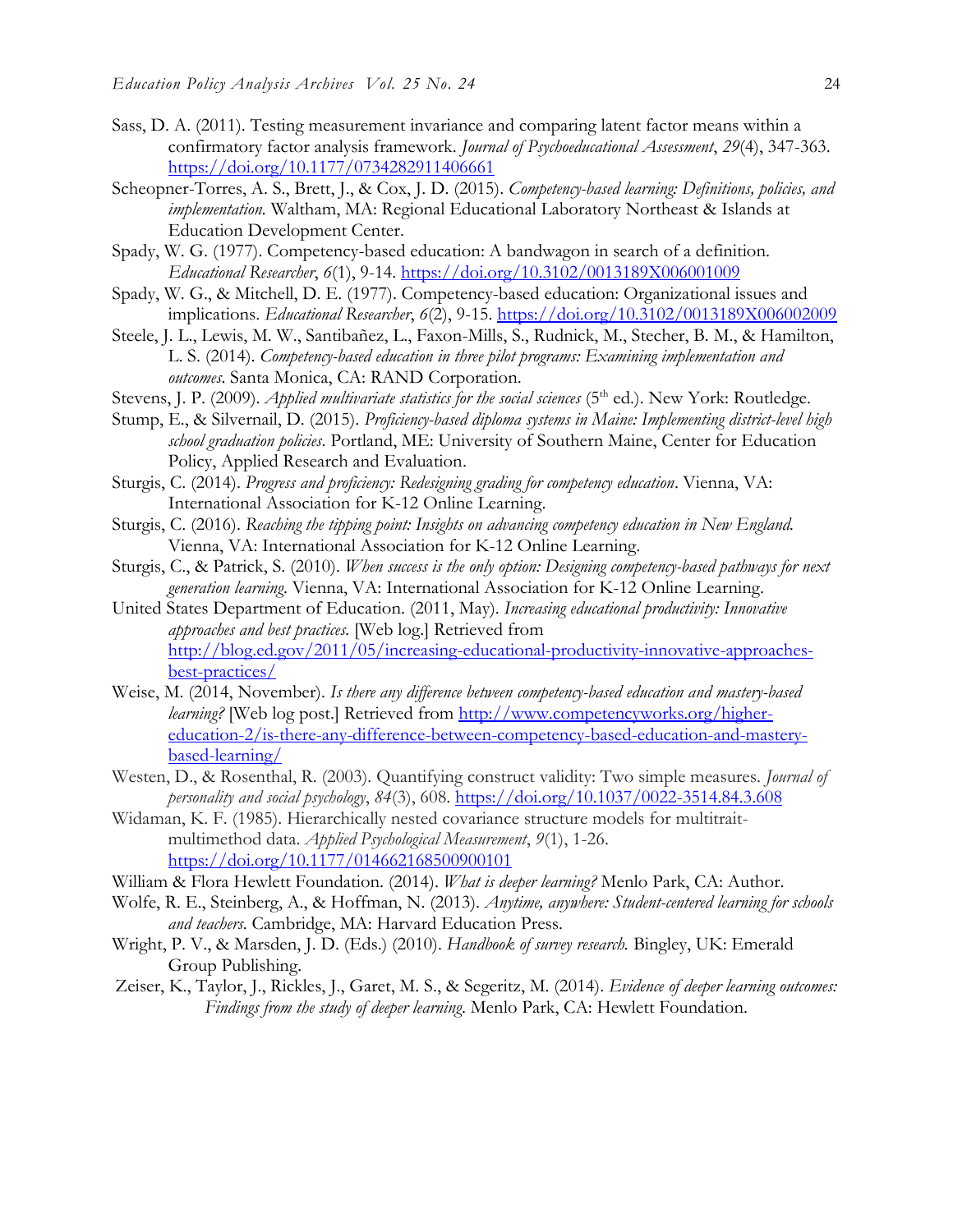# **Appendix A**

Table A1. *Sample Descriptive Statistics on Survey Items, Organized by Original Constructs (Constructs Measured by Latent Factors)*

| of Laithi I aliois)<br>Item | Construct and Item description                                                                                                                        | M(SD)      |
|-----------------------------|-------------------------------------------------------------------------------------------------------------------------------------------------------|------------|
|                             | Mastery-based progression (CB PACE), as indicated by how often<br>each of the following occurs in the student's current courses <sup>3</sup> :        |            |
| <b>CB PACE1</b>             | I know what I need to do to show my teachers that I am making<br>progress on each competency                                                          | 2.64(0.81) |
| CB PACE2                    | I must show my teachers that I have mastered each competency<br>before I can move on to the next one                                                  | 1.86(1.26) |
| <b>CB PACE3</b>             | I am able to move on to the next competency when I am ready,<br>even if other students in the course are not ready                                    | 1.41(1.24) |
| <b>CB PACE4</b>             | Students in my courses work on the same competency at the same<br>time                                                                                | 3.12(0.93) |
| <b>CB PACE5</b>             | I understand how the competencies in my courses will help me in<br>the future                                                                         | 2.08(1.05) |
|                             | Competency-specific feedback (CB FEED), as indicated by how<br>often each of the following occurs in the student's current<br>courses <sup>a</sup> :  |            |
| <b>CB FEED1</b>             | My teachers share examples of excellent work on each<br>competency                                                                                    | 2.08(0.91) |
| <b>CB FEED2</b>             | My teachers let me know how my work will be assessed or graded<br>for each competency                                                                 | 2.54(0.95) |
| <b>CB FEED3</b>             | My teachers give me a rubric so that I know how I am progressing<br>on each competency                                                                | 2.70(0.95) |
|                             | Personalization: Credit (PERS APP), as indicated by the share of<br>the student's current courses in which each of the following is<br>$trueb$ :      |            |
| PERS APP1                   | I am able to complete some or all course requirements online                                                                                          | 0.36(1.02) |
| PERS APP2                   | If I complete a project that wasn't assigned at school but is related<br>to a course I am taking, I can earn credit for the project in that<br>course | 0.46(0.65) |
| PERS APP3                   | I can earn credit for taking courses at another high school                                                                                           | 0.86(0.70) |
| PERS APP4                   | I can earn credit for taking courses at a college                                                                                                     | 1.00(0.68) |
| PERS APP5                   | I can earn credit for completing an internship or job shadowing                                                                                       | 0.73(0.73) |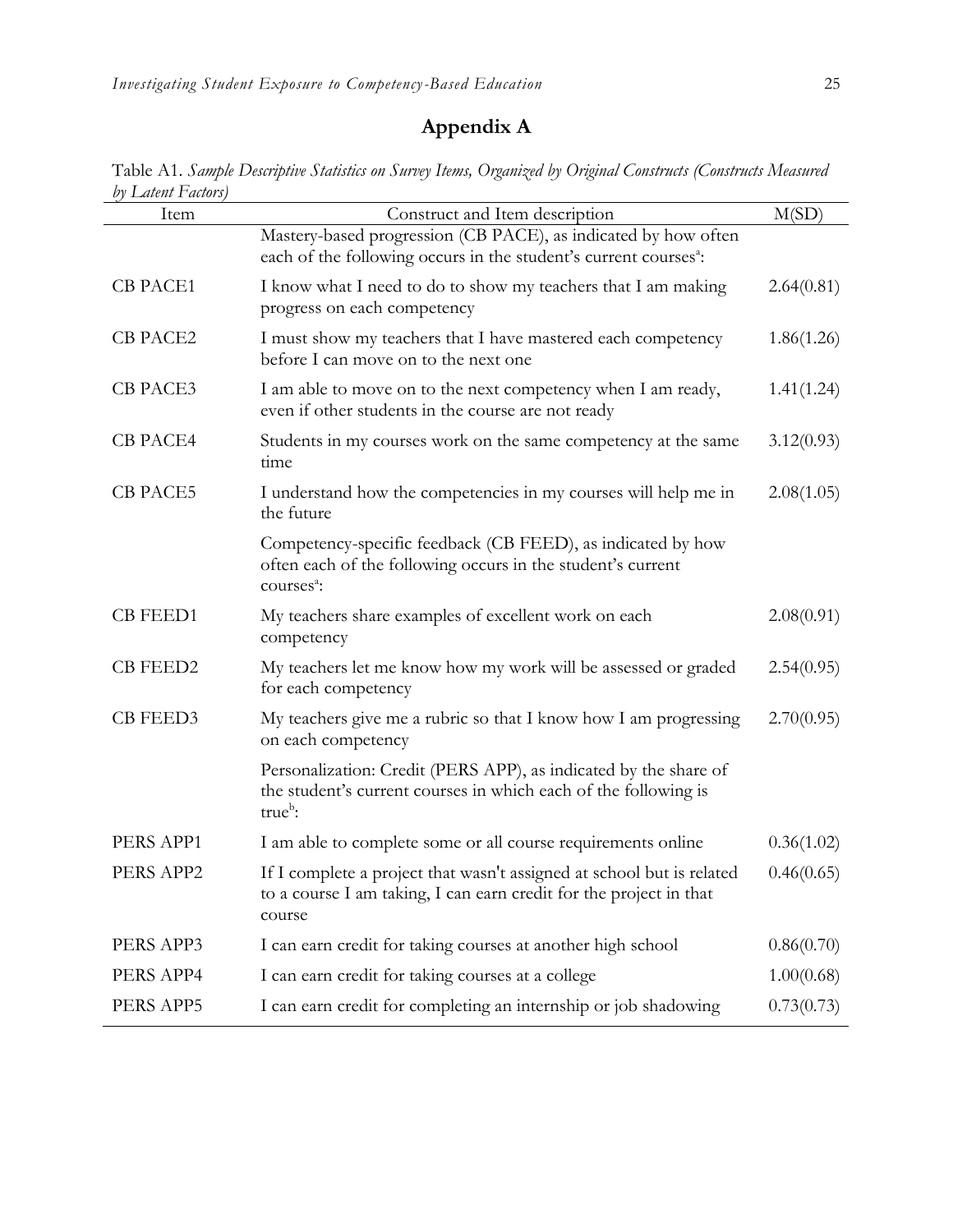| Table A1 (Cont'd.)                                                                                             |
|----------------------------------------------------------------------------------------------------------------|
| Sample Descriptive Statistics on Survey Items, Organized by Original Constructs (Constructs Measured by Latent |
| Factors)                                                                                                       |

| Item        | Construct/Item description                                                                                                                             | M(SD)      |
|-------------|--------------------------------------------------------------------------------------------------------------------------------------------------------|------------|
|             | Personalization: Individual (PERS INSTR), as indicated by how<br>often each of the following occurs in the student's current<br>courses <sup>a</sup> : |            |
| PERS INSTR1 | My teachers work with students in small groups or individually                                                                                         | 1.86(0.90) |
| PERS INSTR2 | My teachers notice if I need extra help                                                                                                                | 2.00(1.03) |
| PERS INSTR3 | My teachers teach the material in several different ways in order to<br>help students learn                                                            | 1.80(1.04) |
| PERS INSTR4 | My teachers and I discussed how I am doing on each competency                                                                                          | 0.97(0.90) |
| PERS INSTR5 | My teachers gave me written feedback on my work                                                                                                        | 1.90(0.88) |
| PERS INSTR6 | I have had opportunities to choose how to show my teachers<br>what I have learned                                                                      | 1.37(1.02) |
|             | Flexible assessment (FLEX), as indicated by the number of times<br>each of the following occurred in the students current courses <sup>c</sup> :       |            |
| FLEX1       | I have created drawings or models to show what I have learned                                                                                          | 0.90(0.85) |
| FLEX2       | I have taken tests or quizzes to show what I have learned                                                                                              | 2.63(0.68) |
| FLEX3       | I have given a performance to show what I have learned                                                                                                 | 0.83(0.90) |
| FLEX4       | I have given a presentation to show what I have learned                                                                                                | 1.38(0.86) |
| FLEX5       | I have completed a project at school to show what I have learned                                                                                       | 1.52(0.87) |
| FLEX6       | If I do poorly on an assessment on the first try, I can try again                                                                                      | 2.07(1.03) |
| FLEX7       | To show that I have mastered a course competency, I must<br>demonstrate my learning in more than one way                                               | 1.86(1.07) |
|             | Skills and dispositions: Respect (RSPCT), as indicated by how<br>often each of the following occurs in the student's current<br>courses <sup>a</sup> : |            |
| RSPCT1      | Teachers encourage students to respect the feelings of others                                                                                          | 2.62(1.13) |
| RSPCT2      | Teachers show students how to treat each other with respect                                                                                            | 2.38(1.14) |
| RSPCT3      | Teachers explain to students how they can disagree with each<br>other in a respectful way                                                              | 2.22(1.12) |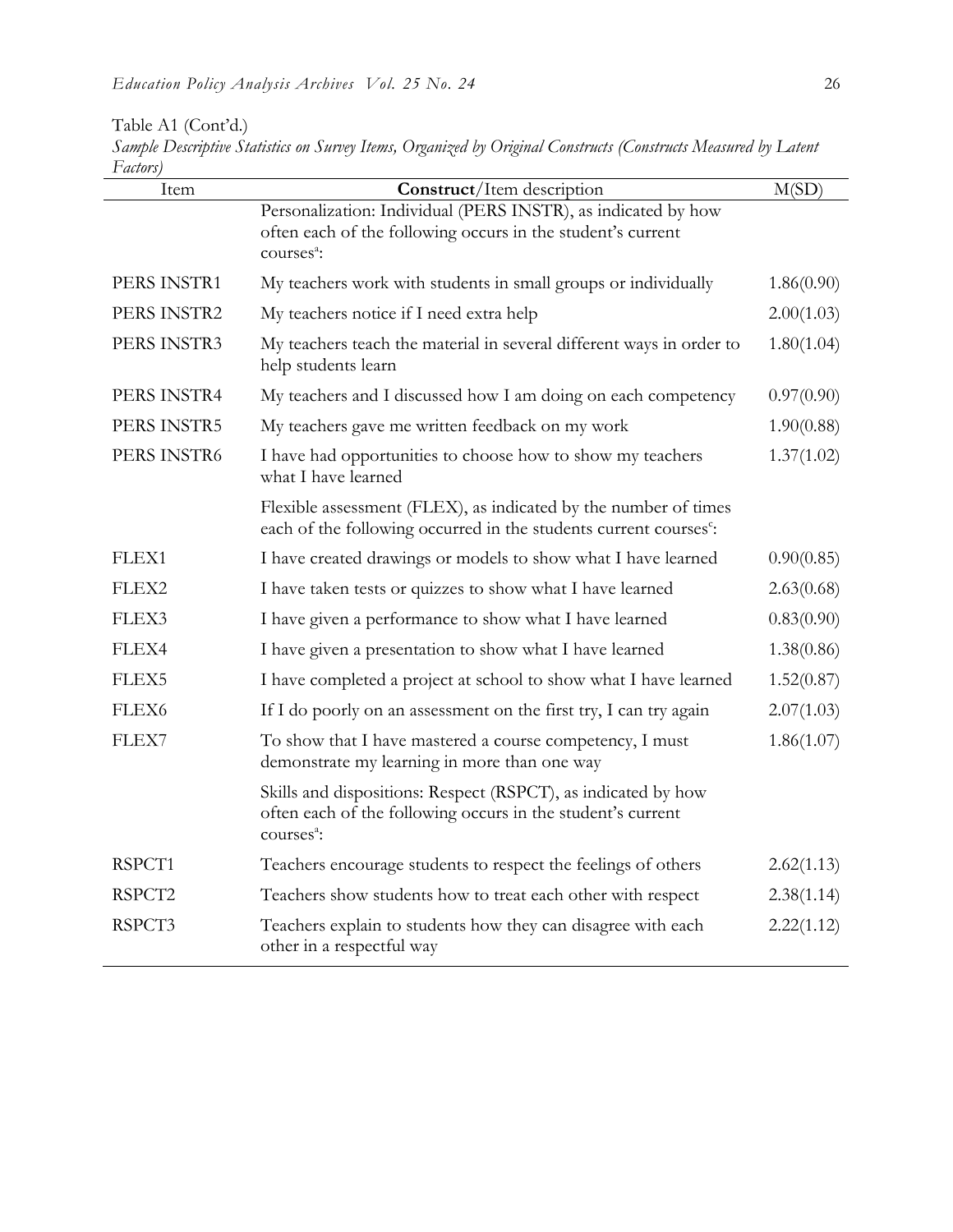Table A1 (Cont'd.)

|          |  |  |  |  | Sample Descriptive Statistics on Survey Items, Organized by Original Constructs (Constructs Measured by Latent |  |
|----------|--|--|--|--|----------------------------------------------------------------------------------------------------------------|--|
| Factors) |  |  |  |  |                                                                                                                |  |

| $\mu$ accord<br>Item | Construct/Item description                                                                                                                                    | M(SD)      |
|----------------------|---------------------------------------------------------------------------------------------------------------------------------------------------------------|------------|
|                      | Skills and dispositions: Perseverance (PRSVR), as indicated by<br>how often each of the following occurs in the student's current<br>courses <sup>a</sup> :   |            |
| PRSVR1               | When I have trouble learning something new, my teachers give<br>me advice and strategies that help me to stick with it                                        | 2.10(1.04) |
| PRSVR2               | My teachers notice when I take extra time and effort on<br>something that is difficult for me                                                                 | 1.95(1.17) |
| PRSVR3               | If I get a low score on an assessment, my teachers help me figure<br>out how I can still do well in the class                                                 | 2.08(1.17) |
|                      | Skills and dispositions: Responsibility (RSPNS), as indicated by<br>how often each of the following occurs in the student's current<br>courses <sup>a</sup> : |            |
| RSPNS1               | Teachers show students how to keep track of their progress on<br>each of the competencies                                                                     | 1.84(1.09) |
| RSPNS2               | Teachers show students strategies for making sure all assignments<br>and assessments are completed on time                                                    | 1.90(1.01) |
| RSPNS3               | Teachers encourage students to take responsibility for their work                                                                                             | 2.83(0.90) |
|                      | Skills and dispositions: Ownership (OWN), as indicated by how<br>often each of the following occurs in the student's current<br>courses <sup>a</sup> :        |            |
| OWN1                 | I know which steps to take during high school in order to prepare<br>for what I want to do after I graduate                                                   | 1.86(1.03) |
| OWN2                 | If I need information that I don't have in order to complete an<br>assignment, I know where to get it                                                         | 1.89(1.02) |
| OWN3                 | If it is difficult for me to get an assignment done on my own, I<br>know strategies I can use to get the work finished                                        | 1.77(1.09) |
|                      | Skills and dispositions: Collaboration (COLL), as indicated by<br>how often each of the following occurs in the student's current<br>courses <sup>a</sup> :   |            |
| COLL1                | Teachers show students how to help each other learn                                                                                                           | 2.23(1.10) |
| COLL <sub>2</sub>    | Teachers explain to students how to work together in groups                                                                                                   | 2.48(0.96) |
| COLL3                | Teachers encourage students to help each other outside class                                                                                                  | 2.35(1.04) |
|                      | Note: Source is the Competency-Based Learning Survey for Students, n=599. a Response options included 0=Never, 1=Seldom,                                      |            |

2=Sometimes, 3=Often, 4=Always. **b** Response options included 0=None, 1=Some, 3=All or most. c Response options included 0=Not at all, 1=1–2 times, 2=3–4 times, 3=5 or more times.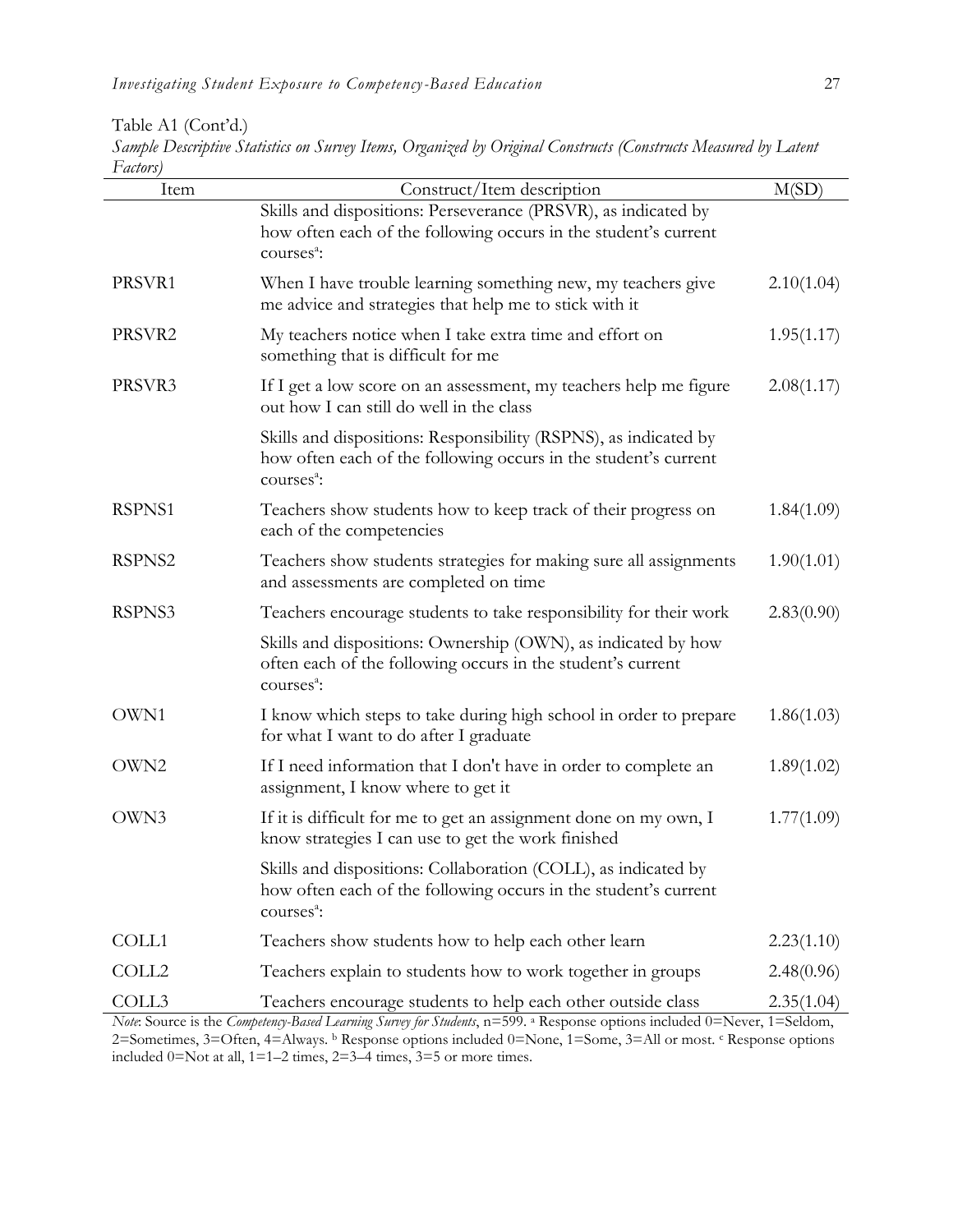# **Appendix B**

#### **Measurement Invariance Testing Procedures**

Per the recommended procedure for establishing measurement invariance (Muthén & Muthén, 2016), we began with a model in which item thresholds and factor loadings were freely estimated across the two groups, with scale factors fixed at one in both groups and factor means fixed at zero. This model fit the data well  $(\chi^2(1236)=1838.40)$ ; CFI=.96; RMSEA=.04). We then estimated a model in which thresholds and factor loadings were constrained to be equal across the two groups. Although this model fit the data well  $(\chi^2(1351)=2042.23;$  CFI=.96; RMSEA=.04), the chi-square difference test value was significant  $(\chi^2^{\text{diff}}(115)=280.75, p=0.0)$ , meaning that constraining all of these parameters significantly worsened the fit of the model. Modification indices suggested allowing the thresholds for two items (CB PACE5 and FLEX6) to be freely estimated in both groups. After making this change, this model also fit the data well  $(\chi^2(1339)=1895.69; CFI=.96; RMSEA=.04)$ , and the chi-square difference test value was non-significant  $(\chi^2)^{\text{diff}}(103)=109.33, p=.31$ .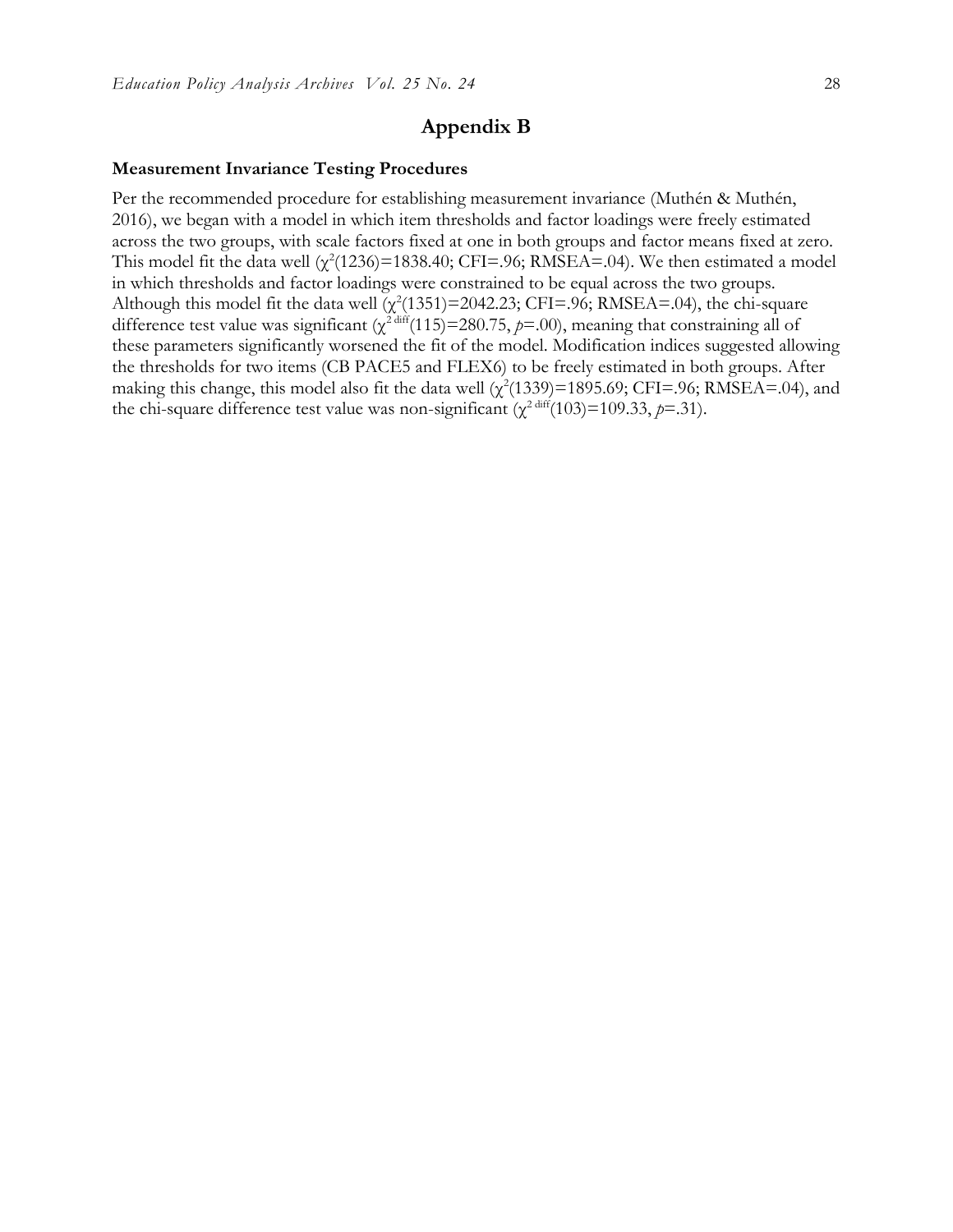# **About the Authors**

### **Sarah Ryan**

Education Development Center [sryan@edc.org](mailto:sryan@edc.org) Sarah Ryan is a Senior Research Associate at Education Development Center. Her research focuses on youth preparation for and trajectories through college and the workforce, and spans disciplines including educational policy, the sociology of education, and higher education.

### **Joshua D. Cox**

Education Development Center [jcox@edc.org](mailto:jcox@edc.org)

Joshua D. Cox is a Research Associate at Education Development Center. His research focuses on educational policies aimed at increasing student readiness for college and/or career, including competency-based learning reforms.

# education policy analysis archives

Volume 25 Number 24 March 20, 2017 ISSN 1068-2341

# @

SOME RIGHTS RESERVED Readers are free to copy, display, and distribute this article, as long as the work is attributed to the author(s) and **Education Policy Analysis Archives,** it is distributed for noncommercial purposes only, and no alteration or transformation is made in the work. More details of this Creative Commons license are available at

http://creativecommons.org/licenses/by-nc-sa/3.0/. All other uses must be approved by the author(s) or **EPAA**. **EPAA** is published by the Mary Lou Fulton Institute and Graduate School of Education at Arizona State University Articles are indexed in CIRC (Clasificación Integrada de Revistas Científicas, Spain), DIALNET (Spain), [Directory of Open Access Journals,](http://www.doaj.org/) EBSCO Education Research Complete, ERIC, Education Full Text (H.W. Wilson), QUALIS A2 (Brazil), SCImago Journal Rank; SCOPUS, SOCOLAR (China).

Please send errata notes to Audrey Amrein-Beardsley at [audrey.beardsley@asu.edu](mailto:audrey.beardsley@asu.edu)

**Join EPAA's Facebook community** at<https://www.facebook.com/EPAAAAPE> and **Twitter feed** @epaa\_aape.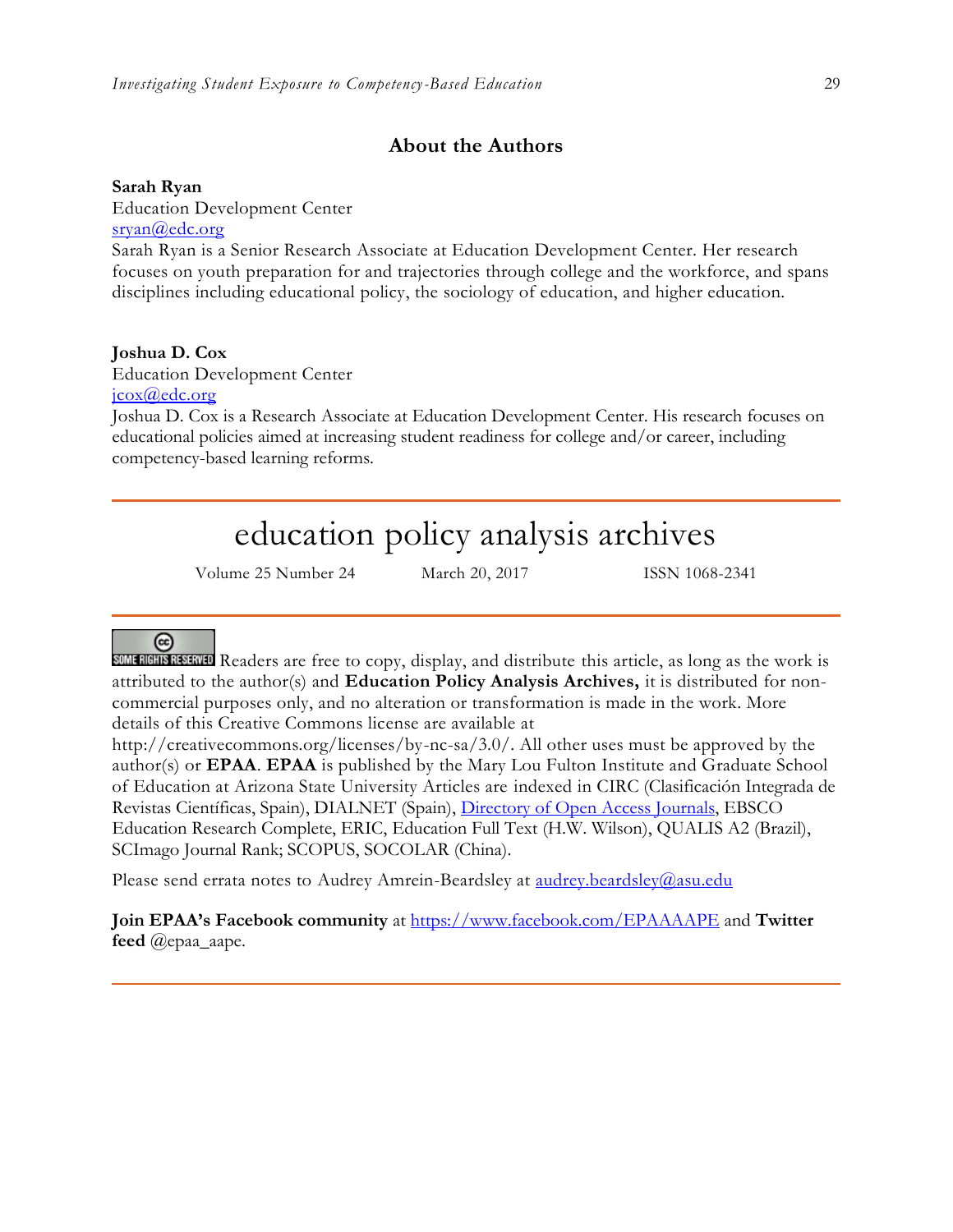# education policy analysis archives editorial board

Lead Editor: **Audrey Amrein-Beardsley** (Arizona State University) Editor Consultor: **Gustavo E. Fischman** (Arizona State University) Associate Editors: **David Carlson**, **Margarita Jimenez-Silva, Eugene Judson**, **Mirka Koro-Ljungberg, Scott Marley, Jeanne M. Powers, Iveta Silova, Maria Teresa Tatto** (Arizona State University)

**Cristina Alfaro** San Diego State University

**Gary Anderson** New York University

**Michael W. Apple** University of Wisconsin, Madison **Jeff Bale** OISE, University of Toronto, Canada

**David C. Berliner** Arizona State University

**Casey Cobb** University of **Connecticut** 

**Arnold Danzig** San Jose State University

**Linda Darling-Hammond**  Stanford University

**Elizabeth H. DeBray** University of Georgia

**Chad d'Entremont** Rennie Center for Education Research & Policy

**John Diamond** University of Wisconsin, Madison

**Matthew Di Carlo** Albert Shanker Institute

**Michael J. Dumas** University of California, Berkeley

**Kathy Escamilla** University of Colorado, Boulder

**Melissa Lynn Freeman** Adams State College

**Rachael Gabriel** University of Connecticut

**Amy Garrett Dikkers** University of North Carolina, Wilmington

**Gene V Glass** Arizona State University

**Ronald Glass** University of California, Santa Cruz **Jacob P. K. Gross** University of

Louisville

**Julian Vasquez Heilig** California State University, Sacramento **Aaron Bevanot** SUNY Albany **Kimberly Kappler Hewitt** University of North Carolina Greensboro

**Aimee Howley** Ohio University **Noah Sobe** Loyola University

**Henry Braun** Boston College **Steve Klees** University of Maryland **Nelly P. Stromquist** University of

**Jaekyung Lee S**UNY Buffalo

**Jessica Nina Lester** Indiana University

**Amanda E. Lewis** University of Illinois, Chicago

**Chad R. Lochmiller** Indiana University

**Christopher Lubienski** University of Illinois, Urbana-Champaign

**Sarah Lubienski** University of Illinois, Urbana-Champaign

**William J. Mathis** University of Colorado, Boulder

**Michele S. Moses** University of Colorado, Boulder

**Julianne Moss** Deakin University, Australia

**Sharon Nichols** University of Texas, San Antonio

**Eric Parsons** University of Missouri-Columbia

**Susan L. Robertson** Bristol University, UK

**Gloria M. Rodriguez** University of California, Davis **R. Anthony Rolle** University of Houston

**A. G. Rud** Washington State University

**Eric M. Haas** WestEd **Patricia Sánchez** University of University of Texas, San Antonio **Janelle Scott** University of California, Berkeley

> **Jack Schneider** College of the Holy Cross

Maryland

**Benjamin Superfine** University of Illinois, Chicago

**Adai Tefera** Virginia Commonwealth University

**Tina Trujillo** University of California, Berkeley

**Federico R. Waitoller** University of Illinois, Chicago

**Larisa Warhol** University of Connecticut

**John Weathers** University of Colorado, Colorado Springs

**Kevin Welner** University of Colorado, Boulder

**Terrence G. Wiley** Center for Applied Linguistics

**John Willinsky**  Stanford University

**Jennifer R. Wolgemuth** University of South Florida

**Kyo Yamashiro** Claremont Graduate University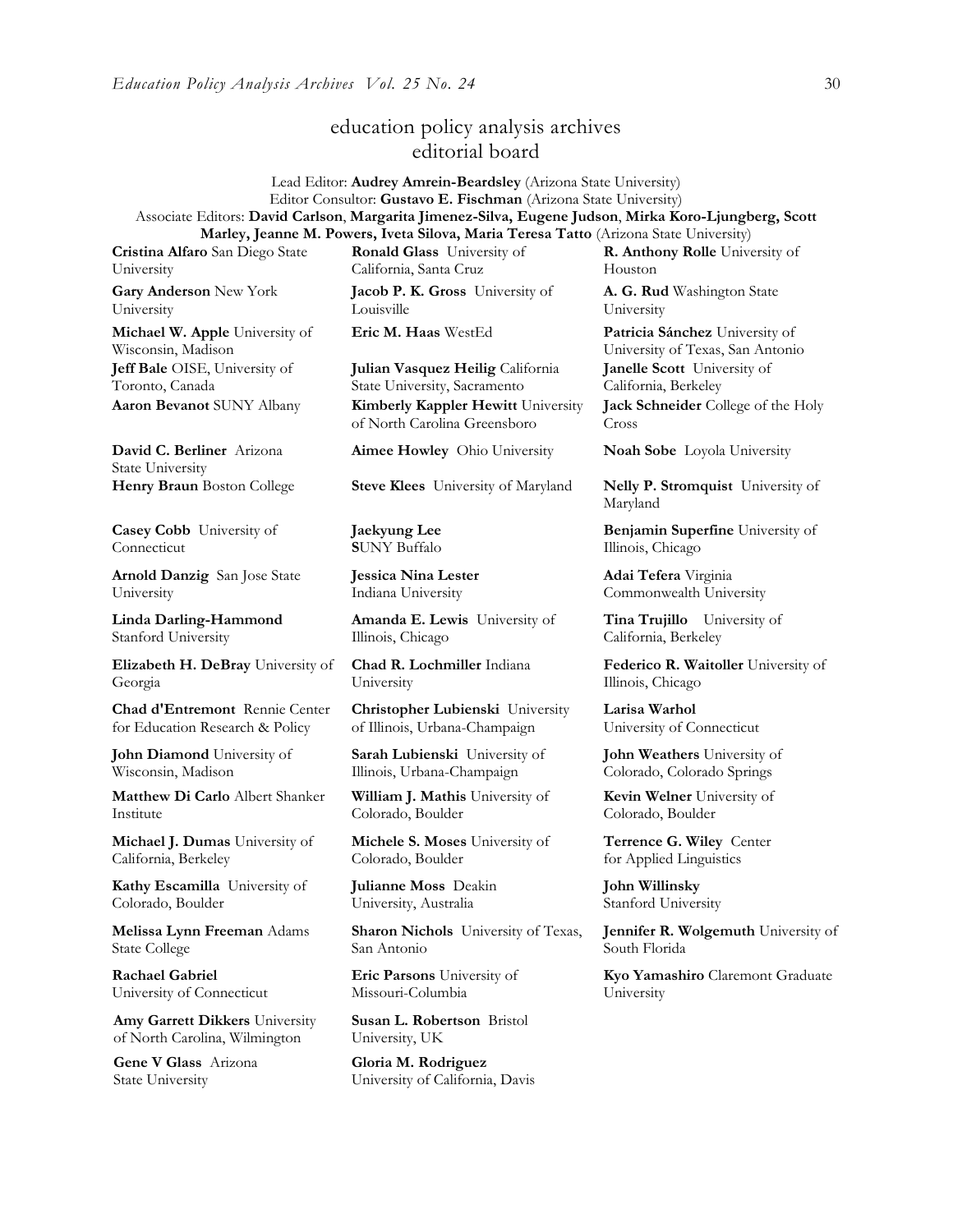# archivos analíticos de políticas educativas consejo editorial

Editor Consultor: **Gustavo E. Fischman** (Arizona State University) Editores Asociados: **Armando Alcántara Santuario** (Universidad Nacional Autónoma de México), **Jason Beech**, (Universidad de San Andrés), **Angelica Buendia**, (Metropolitan Autonomous University), **Ezequiel Gomez Caride**, (Pontificia Universidad Católica Argentina), **Antonio Luzon**, (Universidad de Granada), **José Luis Ramírez,** Universidad de Sonora)

**Claudio Almonacid** Universidad Metropolitana de Ciencias de la Educación, Chile **Miguel Ángel Arias Ortega**  Universidad Autónoma de la Ciudad de México **Xavier Besalú Costa**  Universitat de Girona, España

**[Xavier Bonal](javascript:openRTWindow() Sarro** Universidad Autónoma de Barcelona, España

**[Antonio Bolívar](javascript:openRTWindow() Boitia** Universidad de Granada, España

**[José Joaquín Brunner](javascript:openRTWindow()** Universidad Diego Portales, Chile **[Damián Canales Sánchez](javascript:openRTWindow()** Instituto Nacional para la Evaluación de la Educación, México

**Gabriela de la Cruz Flores** Universidad Nacional Autónoma de México

**[Marco Antonio Delgado Fuentes](javascript:openRTWindow()** Universidad Iberoamericana, México **[Inés Dussel](javascript:openRTWindow()**, DIE-CINVESTAV, México

**[Pedro Flores Crespo](javascript:openRTWindow()** Universidad Iberoamericana, México

**Ana María García de Fanelli**  Centro de Estudios de Estado y Sociedad (CEDES) CONICET, Argentina

**Juan Carlos González Faraco**  Universidad de Huelva, España

**María Clemente Linuesa**  Universidad de Salamanca, España

**Jaume Martínez Bonafé** Universitat de València, España

**Alejandro Márquez Jiménez**  Instituto de Investigaciones sobre la Universidad y la Educación, UNAM, México **María Guadalupe Olivier Tellez**, Universidad Pedagógica Nacional, México **[Miguel Pereyra](javascript:openRTWindow()** Universidad de Granada, España **[Mónica Pini](javascript:openRTWindow()** Universidad Nacional de San Martín, Argentina

**Omar Orlando Pulido Chaves** Instituto para la Investigación Educativa y el Desarrollo Pedagógico (IDEP)

**[Paula Razquin](javascript:openRTWindow()** Universidad de San Andrés, Argentina

**José Ignacio Rivas Flores** Universidad de Málaga, España **[Miriam Rodríguez Vargas](javascript:openRTWindow()** Universidad Autónoma de Tamaulipas, México **José Gregorio Rodríguez**  Universidad Nacional de Colombia, Colombia **[Mario Rueda Beltrán](javascript:openRTWindow()** Instituto de Investigaciones sobre la Universidad

y la Educación, UNAM, México **José Luis San Fabián Maroto**  Universidad de Oviedo, España

**[Jurjo Torres Santomé](javascript:openRTWindow()**, Universidad de la Coruña, España

**[Yengny Marisol Silva Laya](javascript:openRTWindow()** Universidad Iberoamericana, México **Juan Carlos Tedesco** Universidad Nacional de San Martín, Argentina

**Ernesto Treviño Ronzón** Universidad Veracruzana, México

**[Ernesto Treviño](javascript:openRTWindow() Villarreal** Universidad Diego Portales Santiago, Chile **[Antoni Verger Planells](javascript:openRTWindow()** Universidad Autónoma de Barcelona, España

**[Catalina Wainerman](javascript:openRTWindow()** Universidad de San Andrés, Argentina **Juan Carlos Yáñez Velazco** Universidad de Colima, México